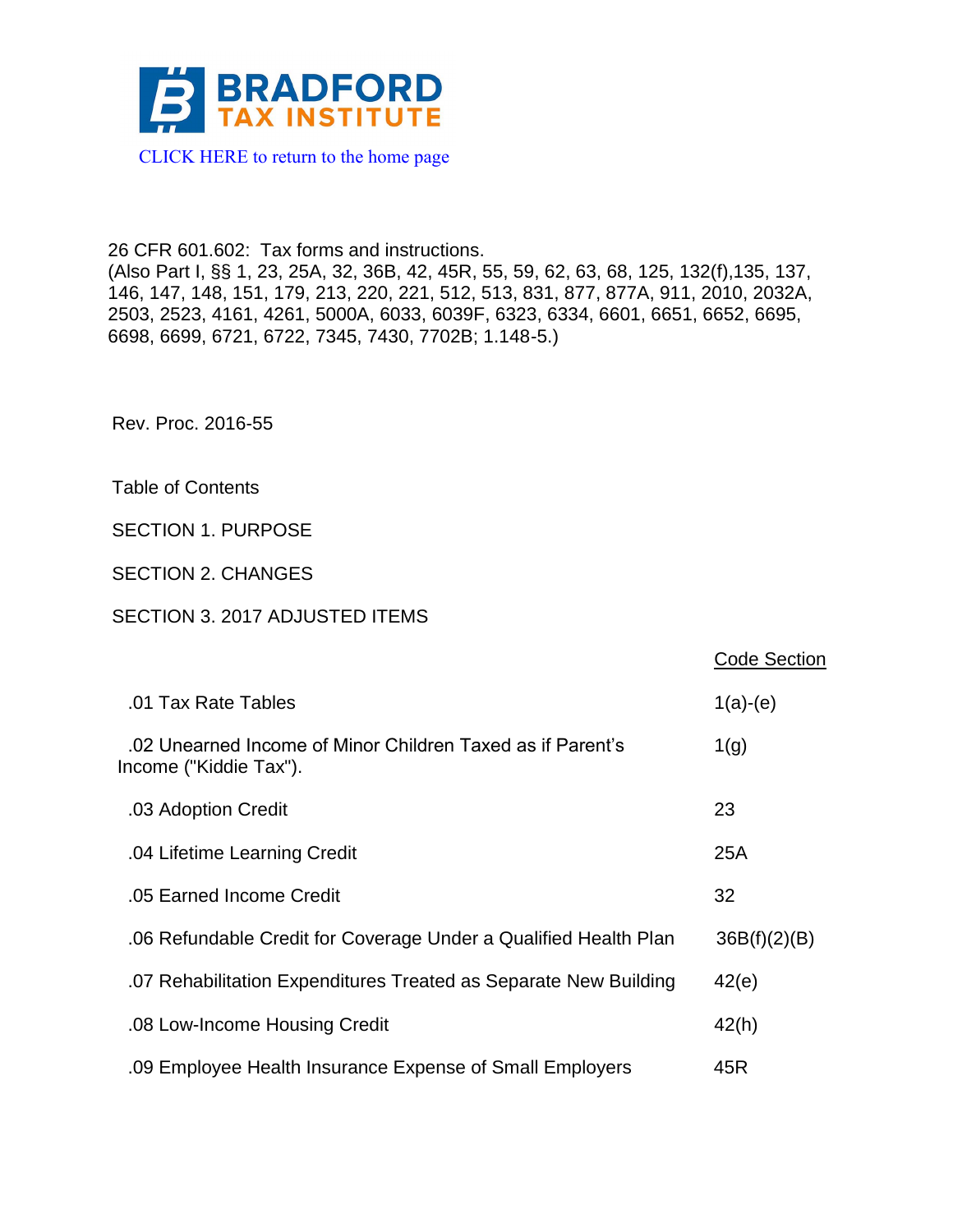| .10 Exemption Amounts for Alternative Minimum Tax                                                                                                                      | 55          |
|------------------------------------------------------------------------------------------------------------------------------------------------------------------------|-------------|
| .11 Alternative Minimum Tax Exemption for a Child Subject to the<br>"Kiddie Tax"                                                                                       | 59(j)       |
| .12 Certain Expenses of Elementary and Secondary<br><b>School Teachers</b>                                                                                             | 62(a)(2)(D) |
| .13 Transportation Mainline Pipeline Construction Industry Optional<br><b>Expense Substantiation Rules for Payments to Employees under</b><br><b>Accountable Plans</b> | 62(c)       |
| .14 Standard Deduction                                                                                                                                                 | 63          |
| .15 Overall Limitation on Itemized Deductions                                                                                                                          | 68          |
| .16 Cafeteria Plans                                                                                                                                                    | 125         |
| .17 Qualified Transportation Fringe Benefit                                                                                                                            | 132(f)      |
| .18 Income from United States Savings Bonds for Taxpayers Who<br>Pay Qualified Higher Education Expenses                                                               | 135         |
| .19 Adoption Assistance Programs                                                                                                                                       | 137         |
| .20 Private Activity Bonds Volume Cap                                                                                                                                  | 146(d)      |
| .21 Loan Limits on Agricultural Bonds                                                                                                                                  | 147(c)(2)   |
| .22 General Arbitrage Rebate Rules                                                                                                                                     | 148(f)      |
| .23 Safe Harbor Rules for Broker Commissions on Guaranteed<br>Investment Contracts or Investments Purchased for a Yield<br><b>Restricted Defeasance Escrow</b>         | 148         |
| .24 Personal Exemption                                                                                                                                                 | 151         |
| .25 Election to Expense Certain Depreciable Assets                                                                                                                     | 179         |
| .26 Eligible Long-Term Care Premiums                                                                                                                                   | 213(d)(10)  |
| .27 Medical Savings Accounts                                                                                                                                           | 220         |
| .28 Interest on Education Loans                                                                                                                                        | 221         |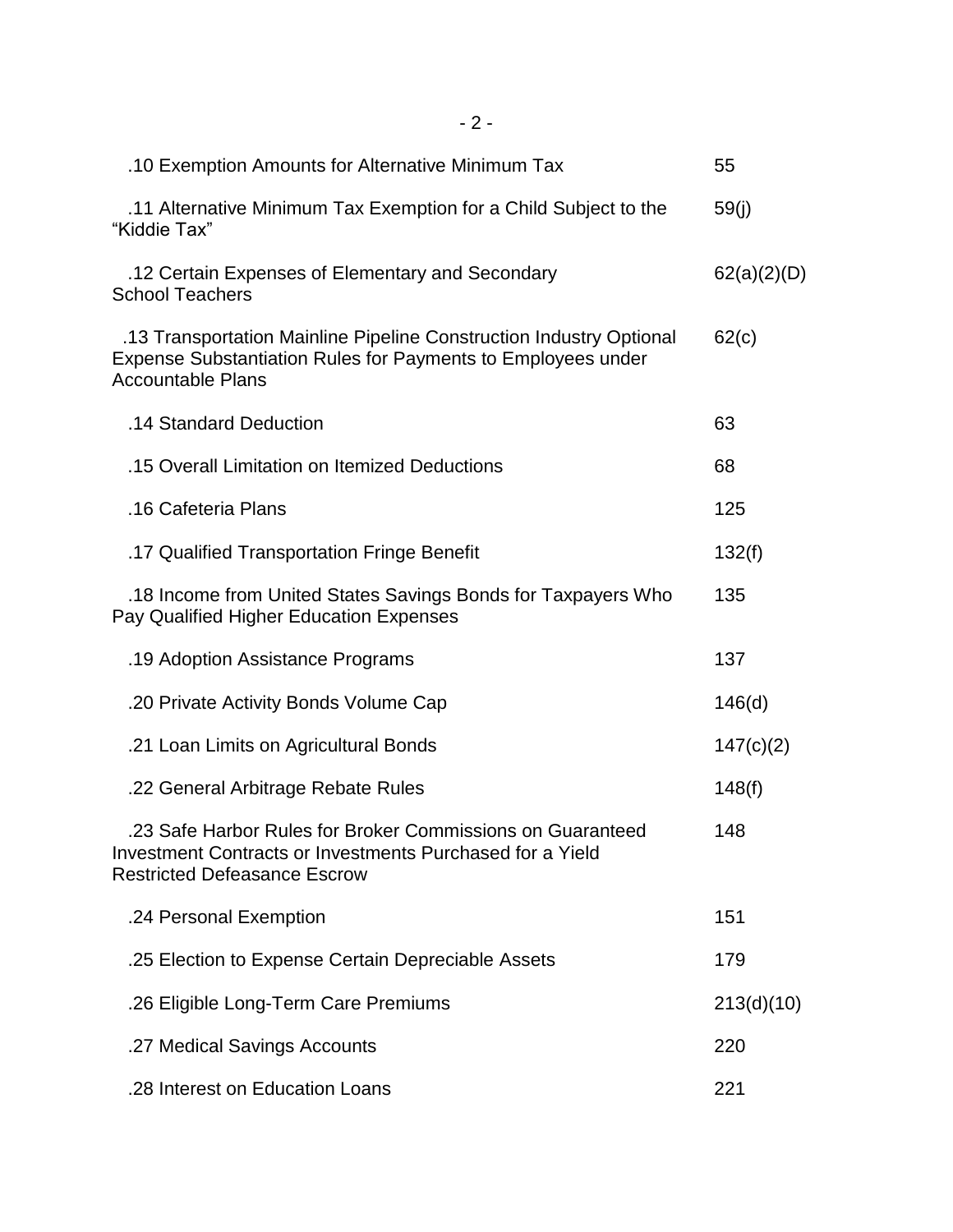| .29 Treatment of Dues Paid to Agricultural or Horticultural<br>Organizations                                 | 512(d)     |
|--------------------------------------------------------------------------------------------------------------|------------|
| .30 Insubstantial Benefit Limitations for Contributions Associated<br>With Charitable Fund-Raising Campaigns | 513(h)     |
| .31 Tax on Insurance Companies Other than Life<br><b>Insurance Companies</b>                                 | 831        |
| .32 Expatriation to Avoid Tax                                                                                | 877        |
| .33 Tax Responsibilities of Expatriation                                                                     | 877A       |
| .34 Foreign Earned Income Exclusion                                                                          | 911        |
| .35 Unified Credit Against Estate Tax                                                                        | 2010       |
| .36 Valuation of Qualified Real Property in Decedent's Gross Estate                                          | 2032A      |
| .37 Annual Exclusion for Gifts                                                                               | 2503; 2523 |
| .38 Tax on Arrow Shafts                                                                                      | 4161       |
| .39 Passenger Air Transportation Excise Tax                                                                  | 4261       |
| .40 Requirement to Maintain Minimum Essential Coverage                                                       | 5000A      |
| .41 Reporting Exception for Certain Exempt Organizations with<br>Nondeductible Lobbying Expenditures         | 6033(e)(3) |
| .42 Notice of Large Gifts Received from Foreign Persons                                                      | 6039F      |
| .43 Persons Against Whom a Federal Tax Lien Is Not Valid                                                     | 6323       |
| .44 Property Exempt from Levy                                                                                | 6334       |
| .45 Interest on a Certain Portion of the Estate Tax Payable in<br><b>Installments</b>                        | 6601(j)    |
| .46 Failure to File Tax Return                                                                               | 6651       |
| .47 Failure to File Certain Information Returns, Registration<br>Statements, etc.                            | 6652       |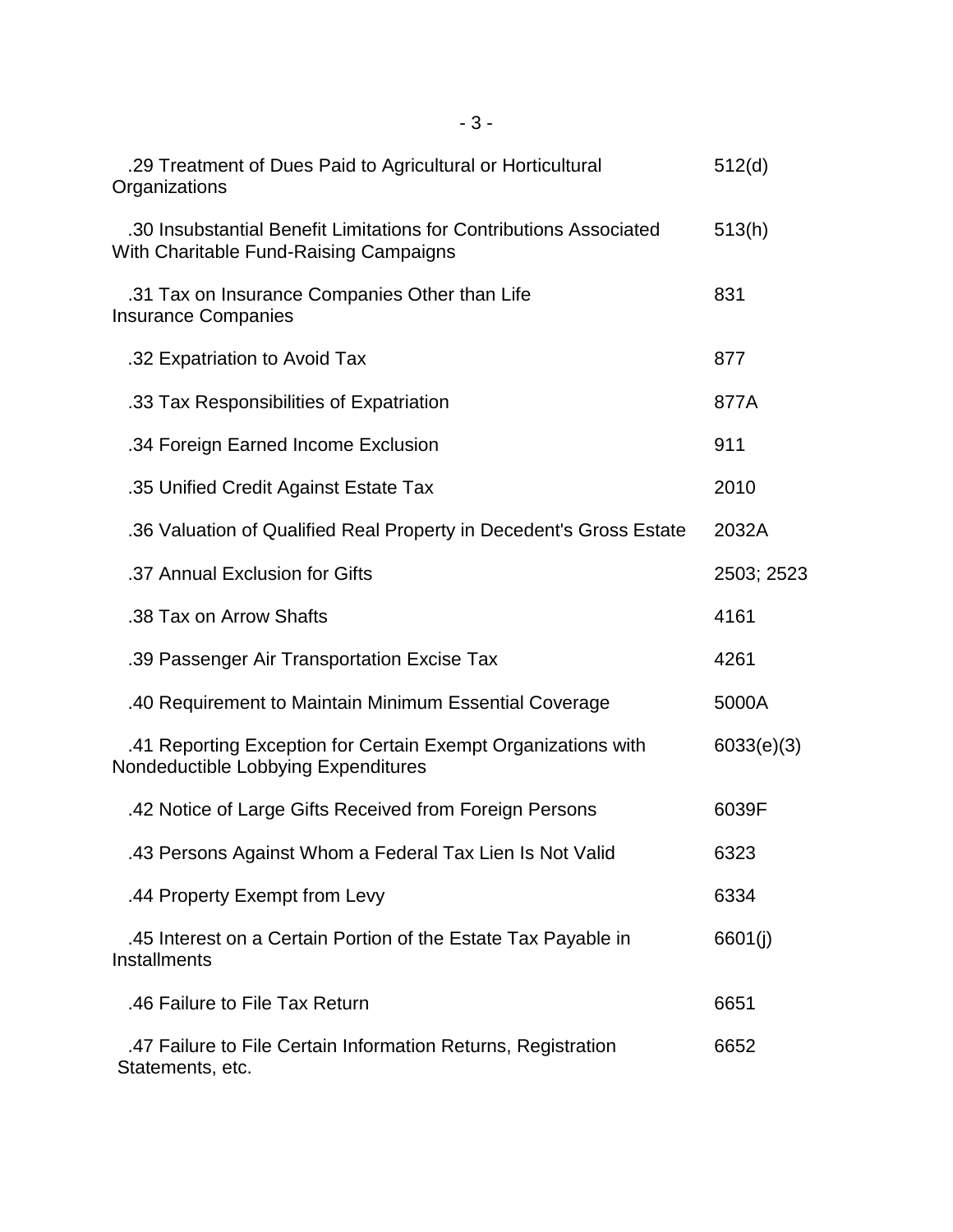| .48 Other Assessable Penalties With Respect to the<br>Preparation of Tax Returns for Other Persons                             | 6695     |
|--------------------------------------------------------------------------------------------------------------------------------|----------|
| .49 Failure to File Partnership Return                                                                                         | 6698     |
| .50 Failure to File S Corporation Return                                                                                       | 6699     |
| .51 Failure to File Correct Information Returns                                                                                | 6721     |
| .52 Failure to Furnish Correct Payee Statements                                                                                | 6722     |
| .53 Revocation or Denial of Passport in Case of Certain<br><b>Tax Delinguencies</b>                                            | 7345     |
| .54 Attorney Fee Awards                                                                                                        | 7430     |
| .55 Periodic Payments Received under Qualified Long-Term Care<br>Insurance Contracts or under Certain Life Insurance Contracts | 7702B(d) |

SECTION 4. EFFECTIVE DATE

SECTION 5. DRAFTING INFORMATION

### SECTION 1. PURPOSE

This revenue procedure sets forth inflation-adjusted items for 2017.

### SECTION 2. CHANGES

.01 Section 101 of the Protecting Americans from Tax Hikes Act (PATH Act) of 2015,

enacted as part of the Consolidated Appropriations Act, 2016, Pub. L. 114-113, div. Q,

made permanent the earned income threshold of \$3,000 used in § 24(d)(1)(B)(i) to

determine the refundable portion of the child tax credit under § 24.

.02 Section 102 of the PATH Act made permanent the enhanced American

Opportunity Tax Credit under § 25A(i). The Hope Scholarship Credit under § 25A(b)(1),

as increased under § 25A(i) (the American Opportunity Tax Credit), is an amount equal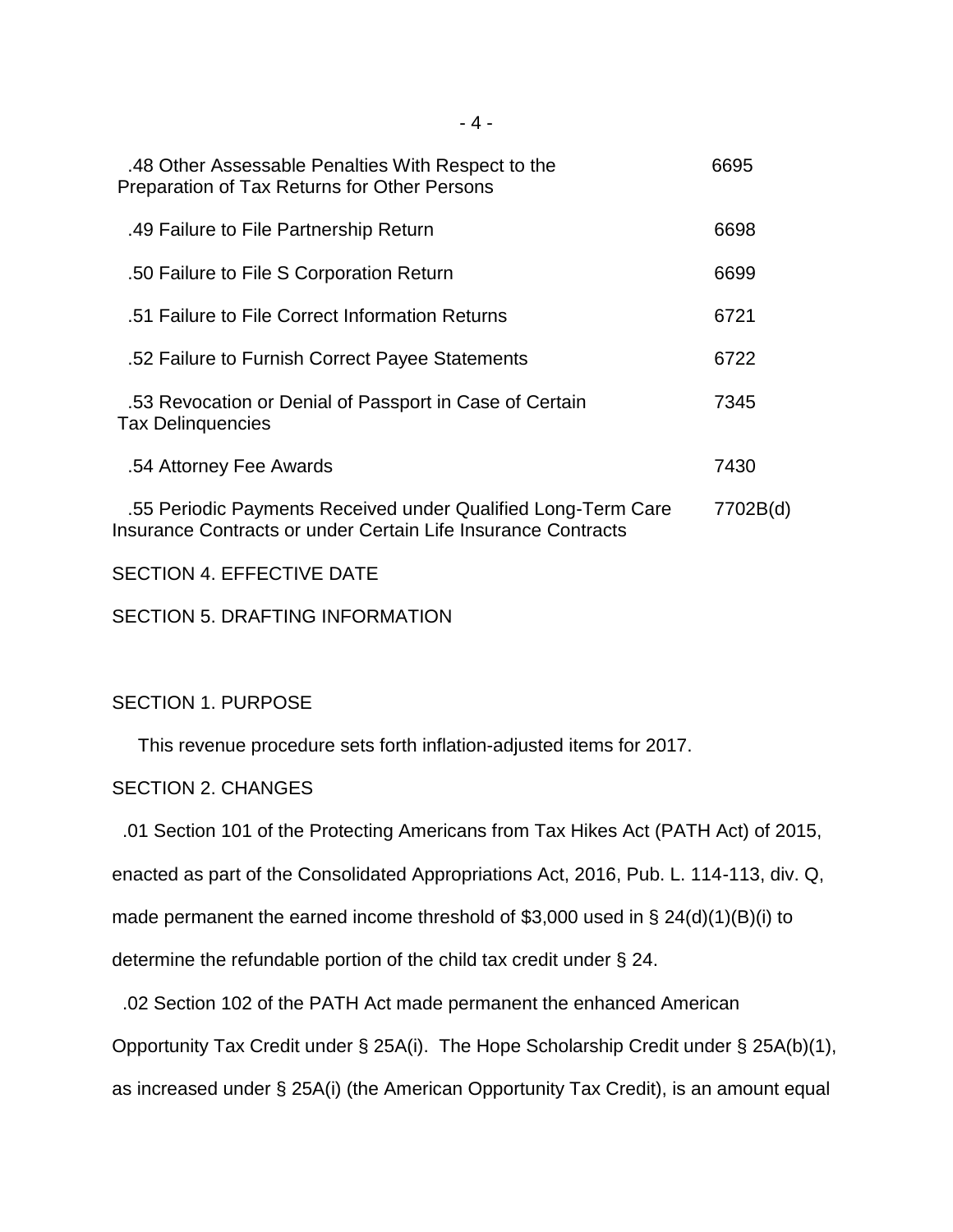to 100 percent of qualified tuition and related expenses not in excess of \$2,000, plus 25 percent of those expenses in excess of \$2,000, but not in excess of \$4,000. Accordingly, the maximum Hope Scholarship Credit allowable under § 25A(b)(1) is \$2,500.

 .03 Section 103 of the PATH Act made permanent under § 32 the enhanced earned income tax credit percentage for an eligible individual with 3 or more qualifying children and the phaseout percentages. The PATH Act also made permanent an increase of \$5,000 in the phaseout amount to reduce the marriage penalty and the indexing of this amount for inflation.

 .04 Section 333 of the PATH Act modifies the § 831(b) eligibility rules for a property and casualty insurance company to elect to be taxed only on taxable investment income. The provision increases the amount of the limit on net written premiums or direct written premiums (whichever is greater) from \$1,200,000 to \$2,200,000 and indexes this amount for inflation effective for tax years beginning after December 31, 2016.

 .05 Section 202 of the Airport and Airways Extension Act of 2015, Pub. L. 114-55, amended § 4261(k)(1)(A)(ii) of the Internal Revenue Code (which governs the period of applicability of  $\S$  4261(a), 4261(b)(1), (c)(1), and (c)(3)). The effect of this amendment was to temporarily extend the passenger air transportation excise taxes of 7.5% on the amount paid for taxable transportation, \$3.00 for each domestic segment of taxable transportation, \$12.00 for amounts paid for any transportation beginning or ending in the United States (i.e., international travel), and \$6.00 for each domestic segment beginning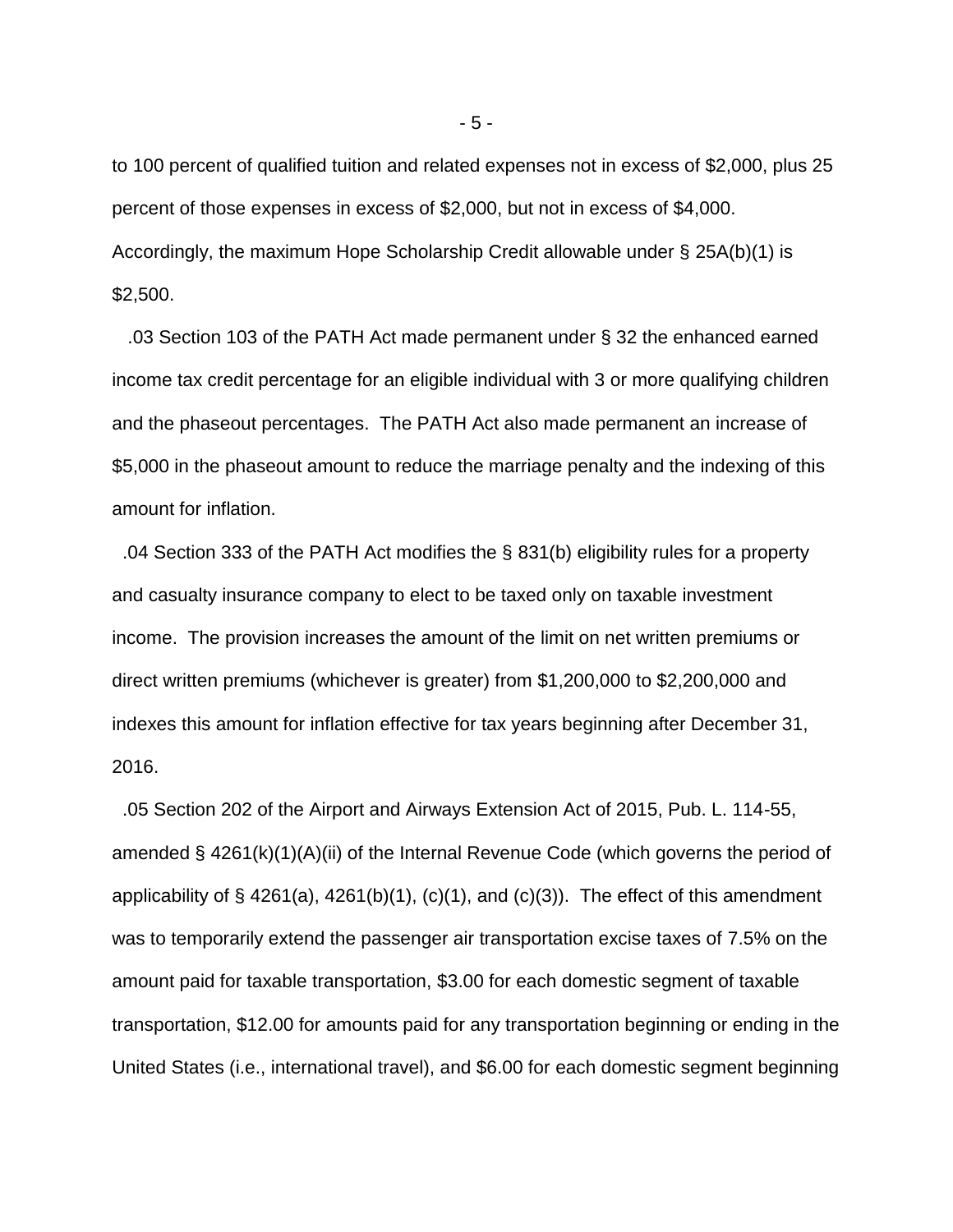or ending in Alaska or Hawaii. These excise taxes applied to transportation that began during the period ending March 31, 2016. Section 202 of the Airport and Airway Extension Act of 2016, Pub. L. 114-141, extended these excise taxes through July 15, 2016, and Section 1202 of FAA Extension, Safety, and Security Act of 2016, Pub. L. 114-190, extended these excise taxes through September 30, 2017.

 .06 The Patient Protection and Affordable Care Act, Pub. L. 111-148, and the Health Care and Education Reconciliation Act of 2010, Pub. L. 111-152 (collectively, the Affordable Car Act) enacted § 5000A, Requirement to Maintain Minimum Essential Coverage. For taxable years beginning in 2014, most individuals are subject to a penalty for each month for which they fail to have minimum essential health coverage for themselves or their dependents. For calendar years beginning after 2016, the applicable dollar amount used to determine the penalty under § 5000A(c) for failure to maintain minimum essential coverage is adjusted for inflation.

 .07 Section 921 of the Trade Facilitation and Trade Enforcement Act of 2015, Pub. L. 114-125, increased the amount of the additional tax under § 6651(a) for failure to file a tax return within 60 days of the due date of such return (determined with regard to any extensions of time for filing). For returns required to be filed in calendar years after 2015, the amount of the addition tax shall not be less than the lesser of \$205 (increased from \$135) or 100 percent of the amount required to shown as tax on such returns.

 .08 Section 32101 of the Fixing America's Surface Transportation Act (FAST Act) of 2015, Pub. L. 114-94, added § 7345, Revocation of Denial of Passport in Case of Certain Tax Delinquencies, to the Internal Revenue Code. The provision applies to a

- 6 -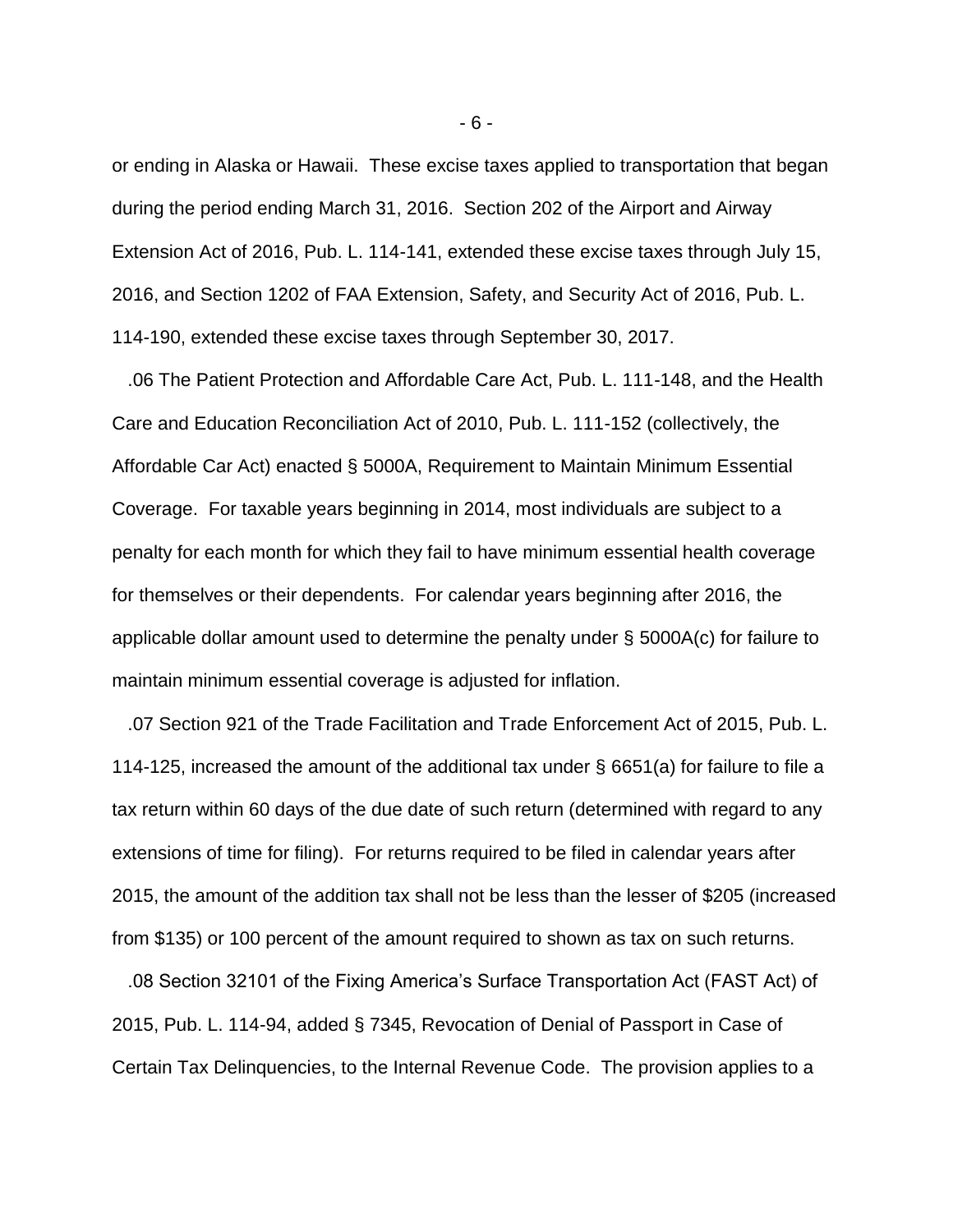seriously delinquent tax debt, which generally includes any outstanding Federal tax liability (including interest and any penalties) in excess of \$50,000 (adjusted for inflation for a calendar year beginning after 2016) for which a notice of lien or notice of levy has been filed.

### SECTION 3. 2017 ADJUSTED ITEMS

.01 Tax Rate Tables. For taxable years beginning in 2017, the tax rate tables under

§ 1 are as follows:

TABLE 1 - Section 1(a) - Married Individuals Filing Joint Returns and Surviving Spouses

| If Taxable Income Is: | The Tax Is:                                          |
|-----------------------|------------------------------------------------------|
| Not over \$18,650     | 10% of the taxable income                            |
| Over \$18,650 but     | \$1,865 plus 15% of                                  |
| not over \$75,900     | the excess over \$18,650                             |
| Over \$75,900 but     | \$10,452.50 plus 25% of                              |
| not over \$153,100    | the excess over \$75,900                             |
| Over \$153,100 but    | \$29,752.50 plus 28% of                              |
| not over \$233,350    | the excess over \$153,100                            |
| Over \$233,350 but    | \$52,222.50 plus 33% of                              |
| not over \$416,700    | the excess over \$233,350                            |
| Over \$416,700 but    | \$112,728 plus 35% of                                |
| not over \$470,700    | the excess over \$416,700                            |
| Over \$470,700        | \$131,628 plus 39.6% of<br>the excess over \$470,700 |
|                       |                                                      |

TABLE 2 - Section 1(b) – Heads of Households

| If Taxable Income Is: | The Tax Is:               |
|-----------------------|---------------------------|
| Not over \$13,350     | 10% of the taxable income |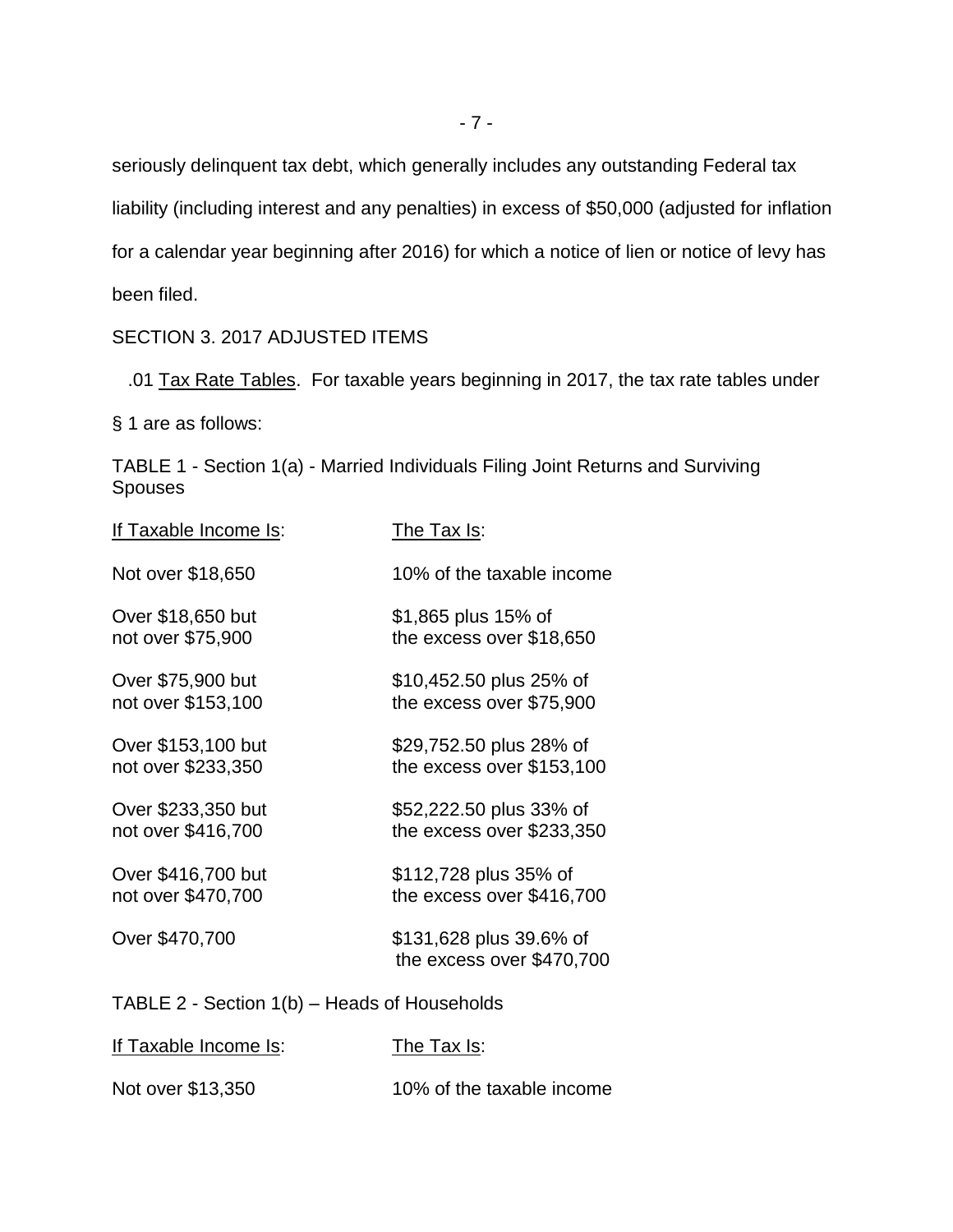| Over \$13,350 but  | \$1,335 plus 15% of                                  |
|--------------------|------------------------------------------------------|
| not over \$50,800  | the excess over \$13,350                             |
| Over \$50,800 but  | \$6,952.50 plus 25% of                               |
| not over \$131,200 | the excess over \$50,800                             |
| Over \$131,200 but | \$27,052.50 plus 28% of                              |
| not over \$212,500 | the excess over \$131,200                            |
| Over \$212,500 but | \$49,816.50 plus 33% of                              |
| not over \$416,700 | the excess over \$212,500                            |
| Over \$416,700     | \$117,202.50 plus 35% of                             |
| not over \$444,550 | the excess over \$416,700                            |
| Over \$444,550     | \$126,950 plus 39.6% of<br>the excess over \$444,550 |

TABLE 3 - Section 1(c) – Unmarried Individuals (other than Surviving Spouses and Heads of Households)

| If Taxable Income Is: | The Tax Is:                                             |
|-----------------------|---------------------------------------------------------|
| Not over \$9,325      | 10% of the taxable income                               |
| Over \$9,325 but      | \$932.50 plus 15% of                                    |
| not over \$37,950     | the excess over \$9,325                                 |
| Over \$37,950 but     | \$5,226.25 plus 25% of                                  |
| not over \$91,900     | the excess over \$37,950                                |
| Over \$91,900 but     | \$18,713.75 plus 28% of                                 |
| not over \$191,650    | the excess over \$91,900                                |
| Over \$191,650 but    | \$46,643.75 plus 33% of                                 |
| not over \$416,700    | the excess over \$191,650                               |
| Over \$416,700        | \$120,910.25 plus 35% of                                |
| not over \$418,400    | the excess over \$416,700                               |
| Over \$418,400        | \$121,505.25 plus 39.6% of<br>the excess over \$418,400 |

TABLE 4 - Section 1(d) – Married Individuals Filing Separate Returns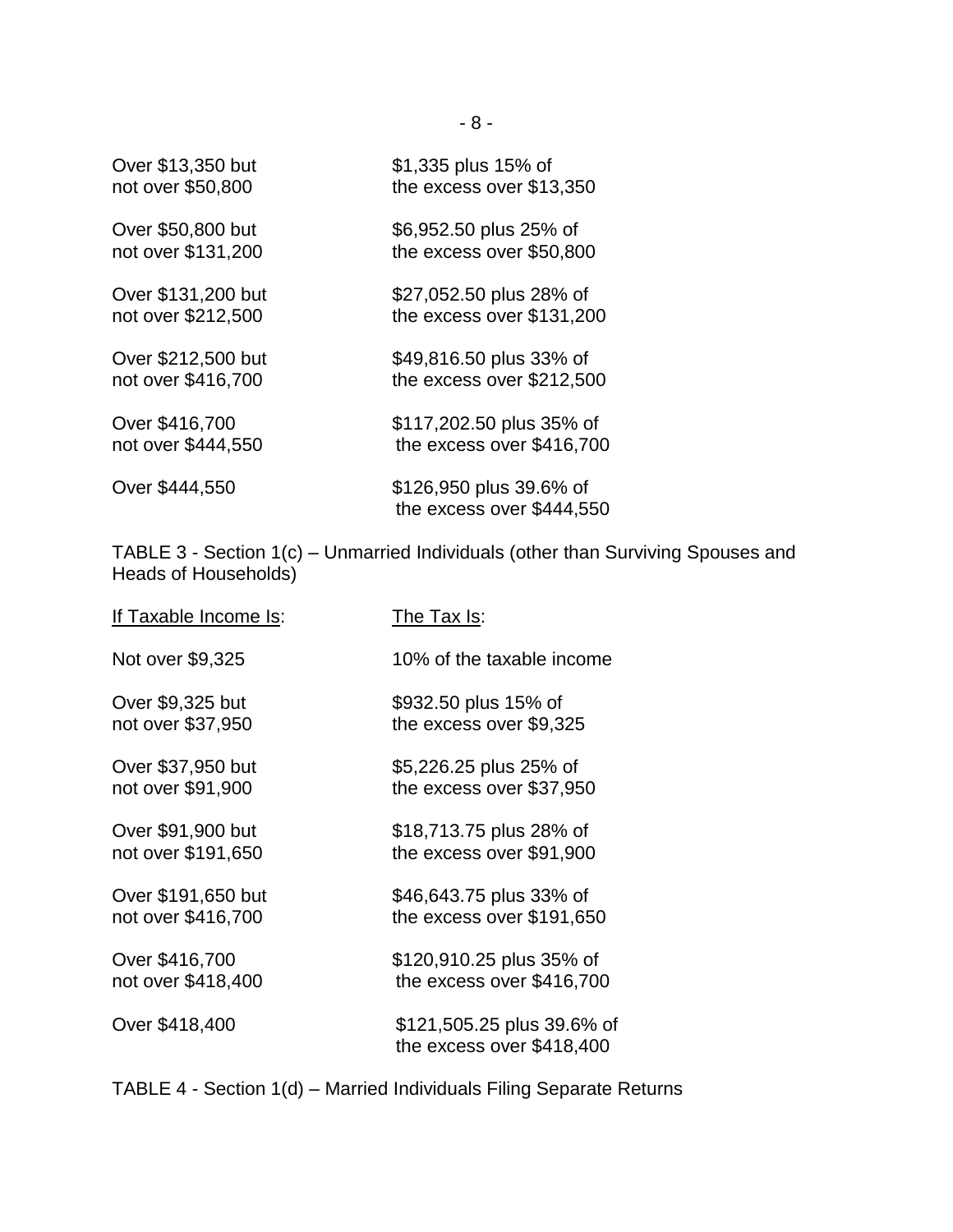| <u>If Taxable Income Is</u> :               | The Tax Is:                                         |
|---------------------------------------------|-----------------------------------------------------|
| Not over \$9,325                            | 10% of the taxable income                           |
| Over \$9,325 but                            | \$932.50 plus 15% of                                |
| not over \$37,950                           | the excess over \$9,325                             |
| Over \$37,950 but                           | \$5,226.25 plus 25% of                              |
| not over \$76,550                           | the excess over \$37,950                            |
| Over \$76,550 but                           | \$14,876.25 plus 28% of                             |
| not over \$116,675                          | the excess over \$76,550                            |
| Over \$116,675 but                          | \$26,111.25 plus 33% of                             |
| not over \$208,350                          | the excess over \$116,675                           |
| Over \$208,350                              | \$56,364 plus 35% of                                |
| not over \$235,350                          | the excess over \$208,350                           |
| Over \$235,350                              | \$65,814 plus 39.6% of<br>the excess over \$235,350 |
| TABLE 5 - Section 1(e) - Estates and Trusts |                                                     |
| <u>If Taxable Income Is:</u>                | The Tax Is:                                         |
| Not over \$2,550                            | 15% of the taxable income                           |
| Over \$2,550 but                            | \$382.50 plus 25% of                                |
| not over \$6,000                            | the excess over \$2,550                             |
| Over \$6,000 but                            | \$1,245 plus 28% of                                 |
| not over \$9,150                            | the excess over \$6,000                             |
| Over \$9,150 but                            | \$2,127 plus 33% of                                 |
| not over \$12,500                           | the excess over \$9,150                             |
| Over \$12,500                               | \$3,232.50 plus 39.6% of                            |

# .02 Unearned Income of Minor Children Taxed as if Parent's Income (the "Kiddie

the excess over \$12,500

Tax"). For taxable years beginning in 2017, the amount in § 1(g)(4)(A)(ii)(I), which is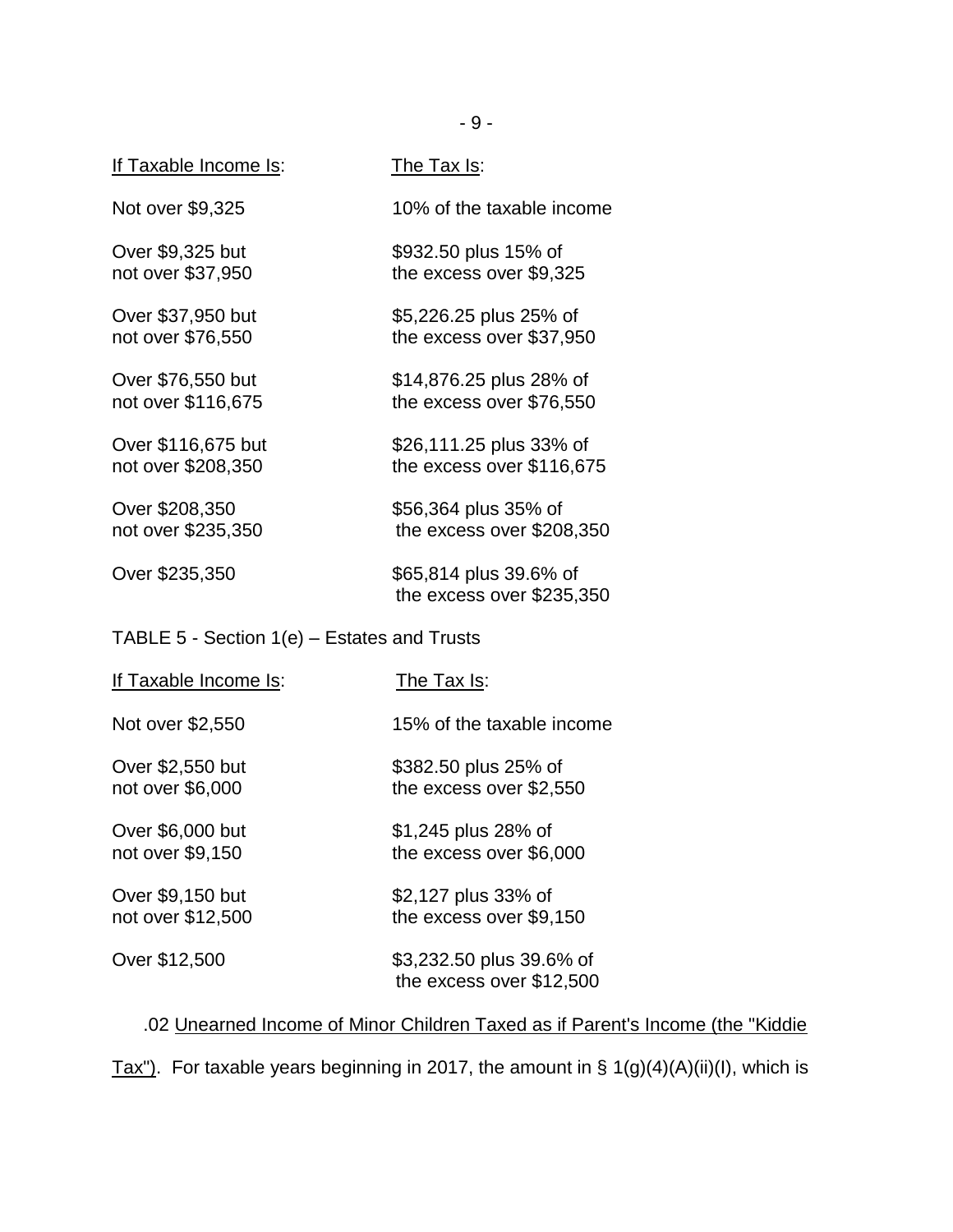used to reduce the net unearned income reported on the child's return that is subject to the "kiddie tax," is \$1,050. This \$1,050 amount is the same as the amount provided in § 63(c)(5)(A), as adjusted for inflation. The same \$1,050 amount is used for purposes of  $\S$  1(g)(7) (that is, to determine whether a parent may elect to include a child's gross income in the parent's gross income and to calculate the "kiddie tax"). For example, one of the requirements for the parental election is that a child's gross income is more than the amount referenced in  $\S 1(g)(4)(A)(ii)(I)$  but less than 10 times that amount; thus, a child's gross income for 2017 must be more than \$1,050 but less than \$10,500.

 .03 Adoption Credit. For taxable years beginning in 2017, under § 23(a)(3) the credit allowed for an adoption of a child with special needs is \$13,570. For taxable years beginning in 2017, under § 23(b)(1) the maximum credit allowed for other adoptions is the amount of qualified adoption expenses up to \$13,570. The available adoption credit begins to phase out under § 23(b)(2)(A) for taxpayers with modified adjusted gross income in excess of \$203,540 and is completely phased out for taxpayers with modified adjusted gross income of \$243,540 or more. (See section 3.19 of this revenue procedure for the adjusted items relating to adoption assistance programs.)

 .04 Lifetime Learning Credit. For taxable years beginning in 2017, a taxpayer's modified adjusted gross income in excess of \$56,000 (\$112,000 for a joint return) is used to determine the reduction under § 25A(d)(2) in the amount of the Lifetime Learning Credit otherwise allowable under § 25A(a)(2).

.05 Earned Income Credit.

- 10 -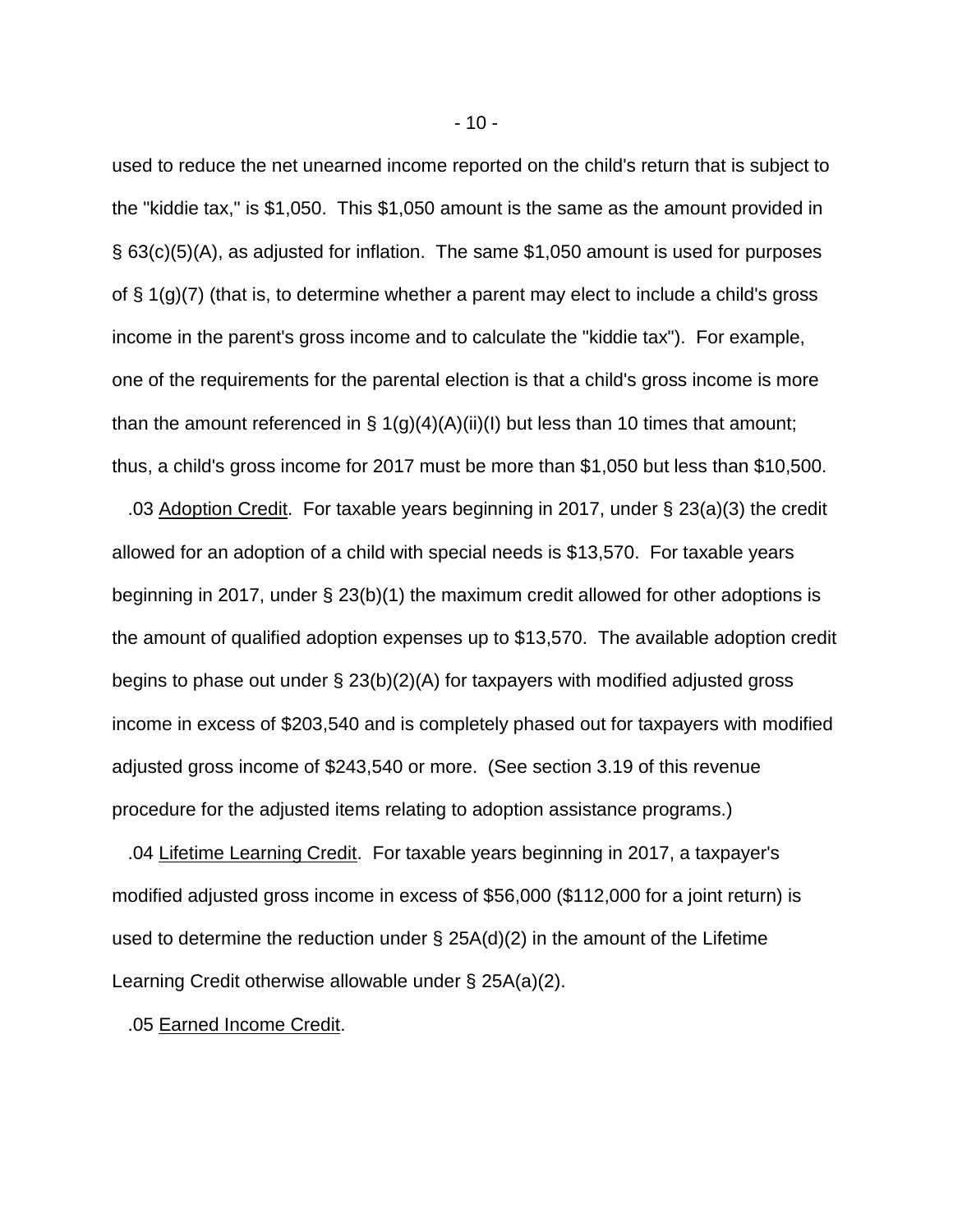(1) In general. For taxable years beginning in 2017, the following amounts are used to determine the earned income credit under § 32(b). The "earned income amount" is the amount of earned income at or above which the maximum amount of the earned income credit is allowed. The "threshold phaseout amount" is the amount of adjusted gross income (or, if greater, earned income) above which the maximum amount of the credit begins to phase out. The "completed phaseout amount" is the amount of adjusted gross income (or, if greater, earned income) at or above which no credit is allowed. The threshold phaseout amounts and the completed phaseout amounts shown in the table below for married taxpayers filing a joint return include the increase provided in § 32(b)(3)(B)(i), as adjusted for inflation for taxable years beginning in 2017.

| Item                                                                                       | One      | Two      | Three or More | None     |
|--------------------------------------------------------------------------------------------|----------|----------|---------------|----------|
| Earned Income<br>Amount                                                                    | \$10,000 | \$14,040 | \$14,040      | \$6,670  |
| Maximum Amount<br>of Credit                                                                | \$3,400  | \$5,616  | \$6,318       | \$510    |
| <b>Threshold Phaseout</b><br>Amount (Single,<br>Surviving Spouse, or<br>Head of Household) | \$18,340 | \$18,340 | \$18,340      | \$8,340  |
| <b>Completed Phaseout</b><br>Amount (Single,<br>Surviving Spouse, or<br>Head of Household) | \$39,617 | \$45,007 | \$48,340      | \$15,010 |
| <b>Threshold Phaseout</b><br><b>Amount (Married Filing</b><br>Jointly)                     | \$23,930 | \$23,930 | \$23,930      | \$13,930 |

Number of Qualifying Children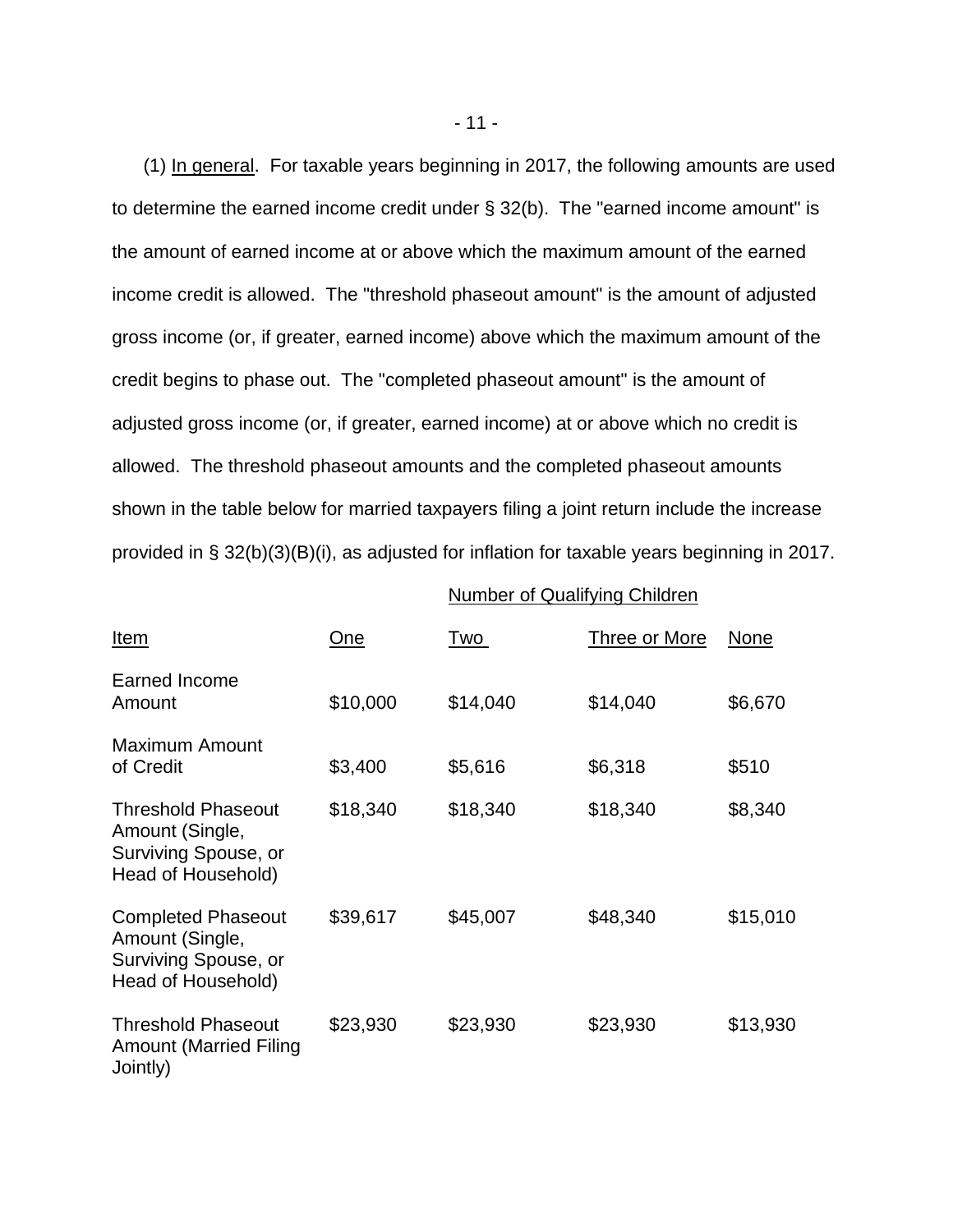### Completed Phaseout \$45,207 \$50,597 \$53,930 \$20,600 Amount (Married Filing Jointly)

The instructions for the Form 1040 series provide tables showing the amount of the

earned income credit for each type of taxpayer.

(2) Excessive Investment Income. For taxable years beginning in 2017, the earned

income tax credit is not allowed under  $\S$  32(i)(1) if the aggregate amount of certain

investment income exceeds \$3,450.

.06 Refundable Credit for Coverage Under a Qualified Health Plan. For taxable years

beginning in 2017, the limitation on tax imposed under § 36B(f)(2)(B) for excess

advance credit payments is determined using the following table:

| If the household income<br>(expressed as a percent<br>of poverty line) is: | The limitation amount for<br>unmarried individuals<br>(other than surviving<br>spouses and heads of<br>household) is: | The limitation amount for<br>all other taxpayers is: |
|----------------------------------------------------------------------------|-----------------------------------------------------------------------------------------------------------------------|------------------------------------------------------|
| Less than 200%<br>At least 200% but less                                   | \$300                                                                                                                 | \$600                                                |
| than 300%                                                                  | \$750                                                                                                                 | \$1,500                                              |
| At least 300% but less<br>than 400%                                        | \$1,275                                                                                                               | \$2,550                                              |

.07 Rehabilitation Expenditures Treated as Separate New Building. For calendar year

2017, the per low-income unit qualified basis amount under  $\S$  42(e)(3)(A)(ii)(II) is

\$6,700.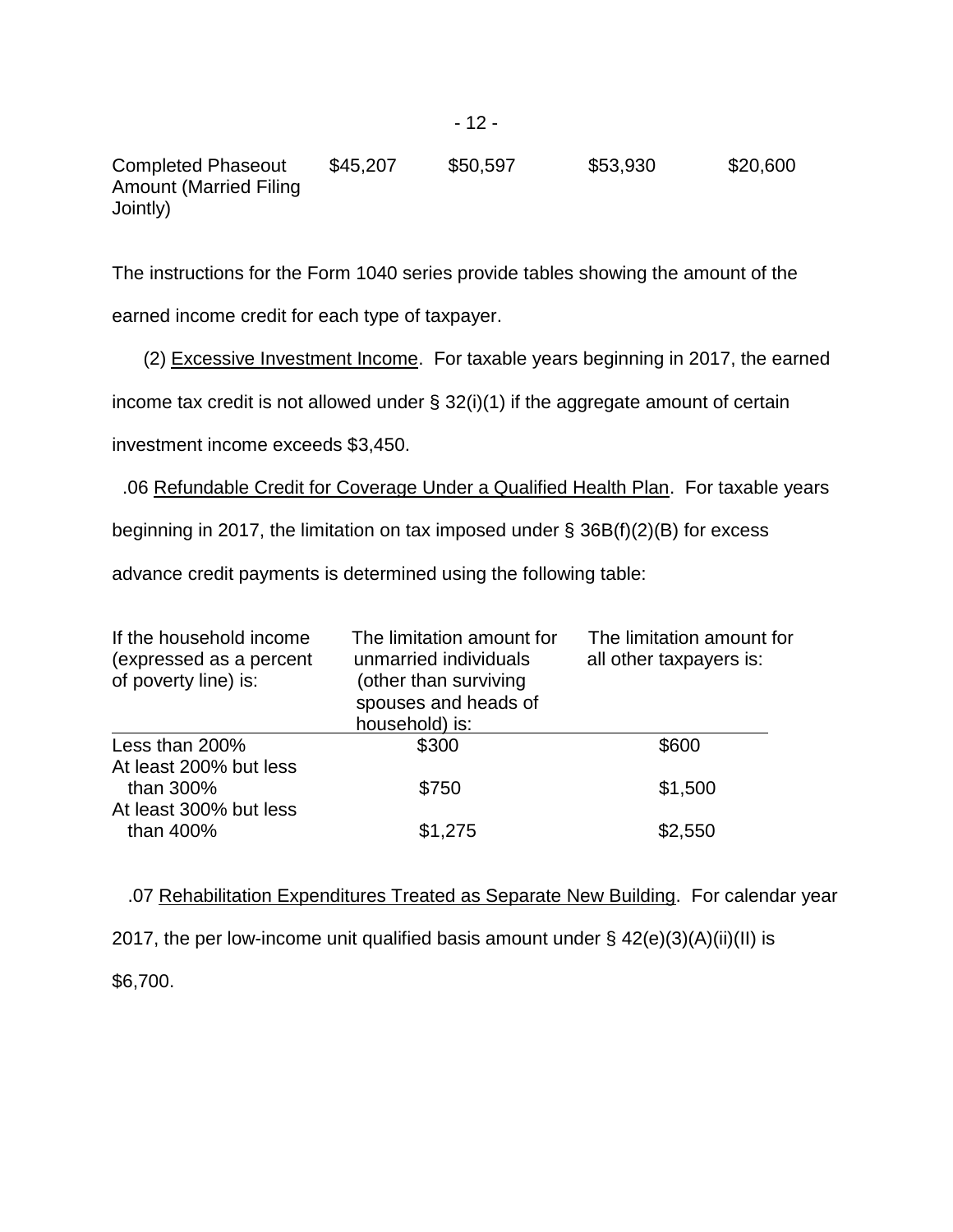.08 Low-Income Housing Credit. For calendar year 2017, the amount used under § 42(h)(3)(C)(ii) to calculate the State housing credit ceiling for the low-income housing credit is the greater of (1) \$2.35 multiplied by the State population, or (2) \$2,710,000.

 .09 Employee Health Insurance Expense of Small Employers. For taxable years beginning in 2017, the dollar amount in effect under § 45R(d)(3)(B) is \$26,200. This amount is used under § 45R(c) for limiting the small employer health insurance credit and under § 45R(d)(1)(B) for determining who is an eligible small employer for purposes of the credit.

 .10 Exemption Amounts for Alternative Minimum Tax. For taxable years beginning in 2017, the exemption amounts under  $\S$  55(d)(1) are:

| Joint Returns or<br><b>Surviving Spouses</b>                   | \$84,500 |
|----------------------------------------------------------------|----------|
| Unmarried Individuals (other than<br><b>Surviving Spouses)</b> | \$54,300 |
| <b>Married Individuals Filing Separate</b><br>Returns          | \$42,250 |
| <b>Estates and Trusts</b>                                      | \$24,100 |

For taxable years beginning in 2017, under § 55(b)(1), the excess taxable income

above which the 28 percent tax rate applies is:

| Married Individuals Filing Separate Returns     | \$93,900  |
|-------------------------------------------------|-----------|
| Joint Returns, Unmarried Individuals (other     | \$187,800 |
| than surviving spouses), and Estates and Trusts |           |

For taxable years beginning in 2017, the amounts used under  $\S$  55(d)(3) to determine

the phaseout of the exemption amounts are: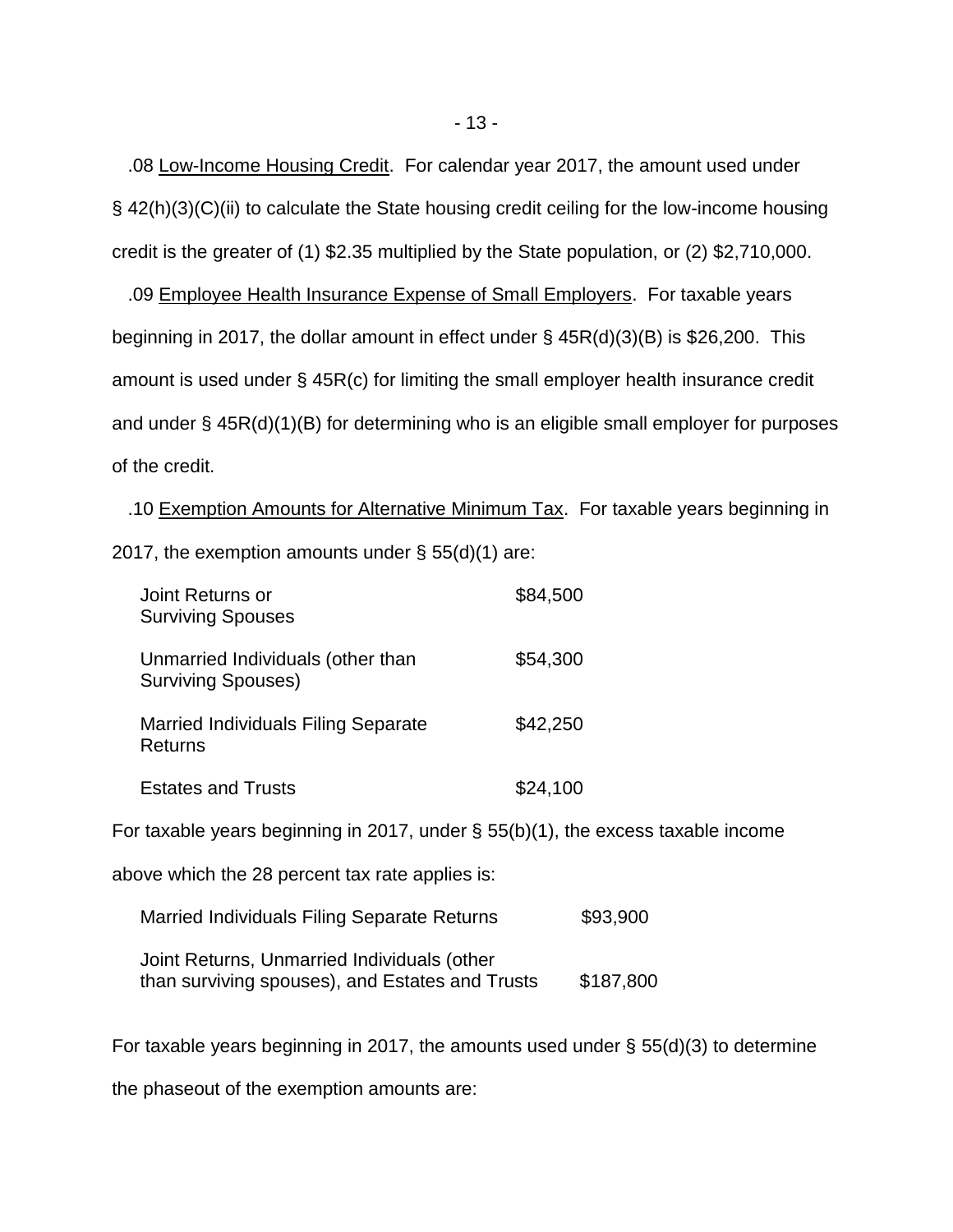| Joint Returns or<br><b>Surviving Spouses</b>                                        | \$160,900 |
|-------------------------------------------------------------------------------------|-----------|
| Unmarried Individuals (other than<br><b>Surviving Spouses)</b>                      | \$120,700 |
| <b>Married Individuals Filing Separate</b><br><b>Returns and Estates and Trusts</b> | \$80,450  |

 .11 Alternative Minimum Tax Exemption for a Child Subject to the "Kiddie Tax." For taxable years beginning in 2017, for a child to whom the § 1(g) "kiddie tax" applies, the exemption amount under §§ 55 and 59(j) for purposes of the alternative minimum tax under § 55 may not exceed the sum of (1) the child's earned income for the taxable year, plus (2) \$7,500.

 .12 Certain Expenses of Elementary and Secondary School Teachers. For taxable years beginning in 2017, under  $\S$  62(a)(2)(D) the amount of the deduction allowed under § 162 which consists of expenses paid or incurred by an eligible educator in connection with books, supplies (other than nonathletic supplies for courses of instruction in health or physical education), computer equipment (including related software and services) and other equipment, and supplementary materials used by the eligible educator in the classroom is \$250.

 .13 Transportation Mainline Pipeline Construction Industry Optional Expense Substantiation Rules for Payments to Employees under Accountable Plans. For calendar year 2017, an eligible employer may pay certain welders and heavy equipment mechanics an amount of up to \$17 per hour for rig-related expenses that are deemed substantiated under an accountable plan if paid in accordance with Rev. Proc. 2002-41,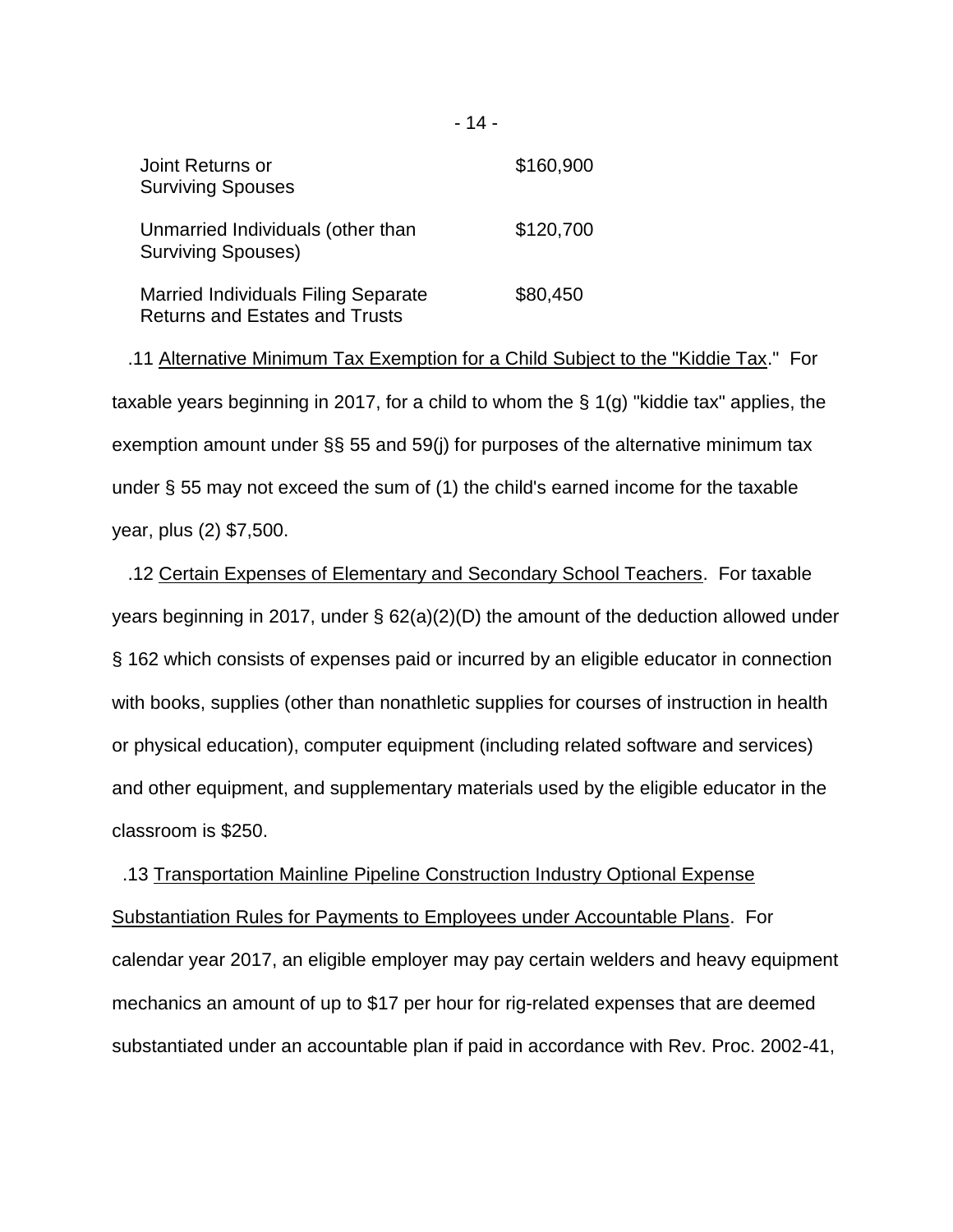- 15 -

2002-1 C.B. 1098. If the employer provides fuel or otherwise reimburses fuel expenses,

up to \$11 per hour is deemed substantiated if paid under Rev. Proc. 2002-41.

#### .14 Standard Deduction.

 (1) In general. For taxable years beginning in 2017, the standard deduction amounts under § 63(c)(2) are as follows:

| <b>Filing Status</b>                                                                        | <b>Standard Deduction</b> |
|---------------------------------------------------------------------------------------------|---------------------------|
| <b>Married Individuals Filing Joint Returns</b><br>and Surviving Spouses $(\S 1(a))$        | \$12,700                  |
| Heads of Households $(\S 1(b))$                                                             | \$9,350                   |
| Unmarried Individuals (other than Surviving Spouses<br>and Heads of Households) $(\S 1(c))$ | \$6,350                   |
| Married Individuals Filing Separate<br>Returns $(\S 1(d))$                                  | \$6,350                   |

 (2) Dependent. For taxable years beginning in 2017, the standard deduction amount under § 63(c)(5) for an individual who may be claimed as a dependent by another taxpayer cannot exceed the greater of (1) \$1,050, or (2) the sum of \$350 and the individual's earned income.

 (3) Aged or blind. For taxable years beginning in 2017, the additional standard deduction amount under § 63(f) for the aged or the blind is \$1,250. The additional standard deduction amount is increased to \$1,550 if the individual is also unmarried and not a surviving spouse.

 .15 Overall Limitation on Itemized Deductions. For taxable years beginning in 2017, the applicable amounts under § 68(b) are \$313,800 in the case of a joint return or a surviving spouse, \$287,650 in the case of a head of household, \$261,500 in the case of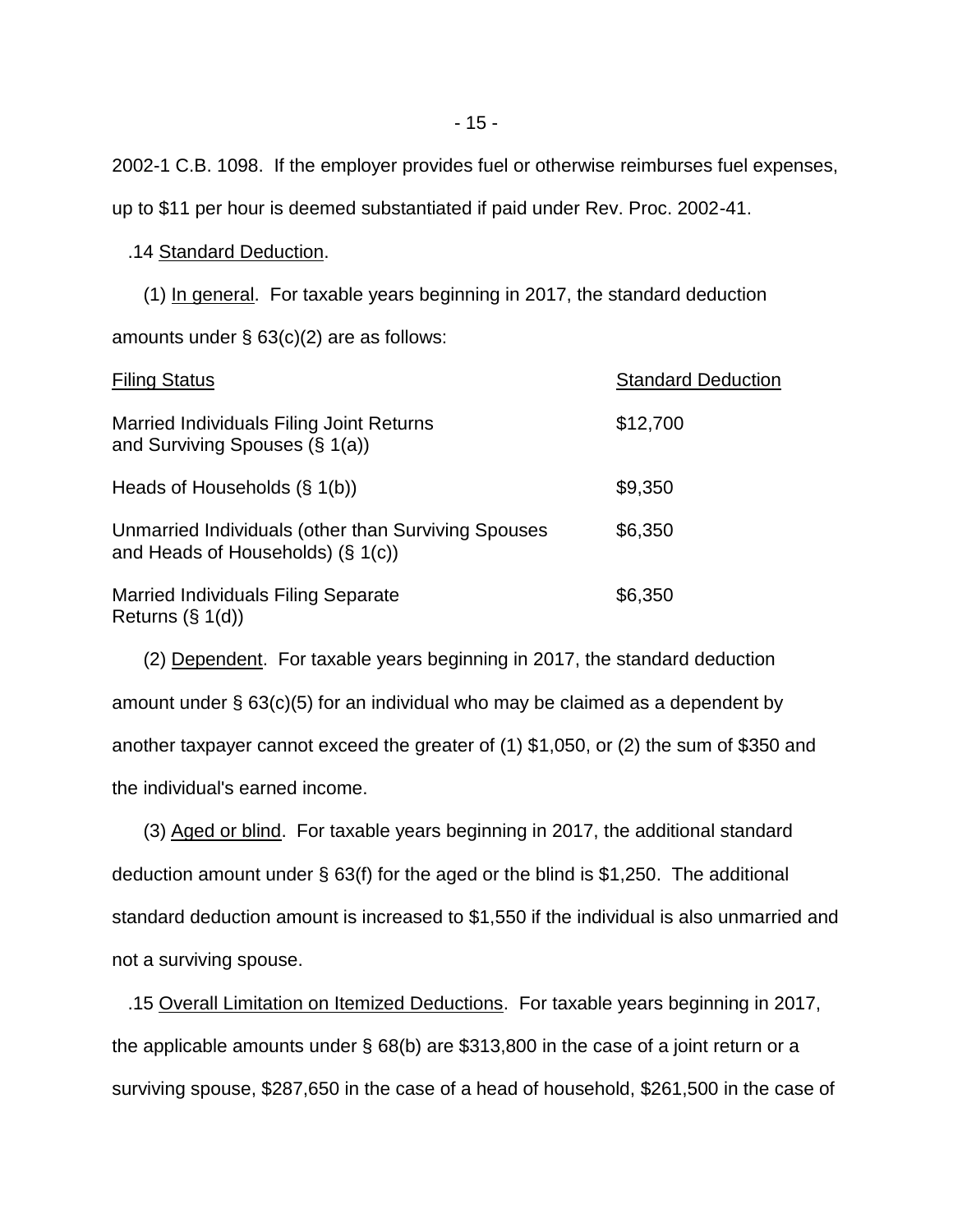an individual who is not married and who is not a surviving spouse or head of household, and \$156,900 in the case of a married individual filing a separate return.

 .16 Cafeteria Plans. For the taxable years beginning in 2017, the dollar limitation under § 125(i) on voluntary employee salary reductions for contributions to health flexible spending arrangements is \$2,600.

 .17 Qualified Transportation Fringe Benefit. For taxable years beginning in 2017, the monthly limitation under § 132(f)(2)(A) regarding the aggregate fringe benefit exclusion amount for transportation in a commuter highway vehicle and any transit pass is \$255. The monthly limitation under § 132(f)(2)(B) regarding the fringe benefit exclusion amount for qualified parking is \$255.

 .18 Income from United States Savings Bonds for Taxpayers Who Pay Qualified Higher Education Expenses. For taxable years beginning in 2017, the exclusion under § 135, regarding income from United States savings bonds for taxpayers who pay qualified higher education expenses, begins to phase out for modified adjusted gross income above \$117,250 for joint returns and \$78,150 for all other returns. The exclusion is completely phased out for modified adjusted gross income of \$147,250 or more for joint returns and \$93,150 or more for all other returns.

 .19 Adoption Assistance Programs. For taxable years beginning in 2017, under § 137(a)(2), the amount that can be excluded from an employee's gross income for the adoption of a child with special needs is \$13,570. For taxable years beginning in 2017, under § 137(b)(1) the maximum amount that can be excluded from an employee's gross income for the amounts paid or expenses incurred by an employer for qualified adoption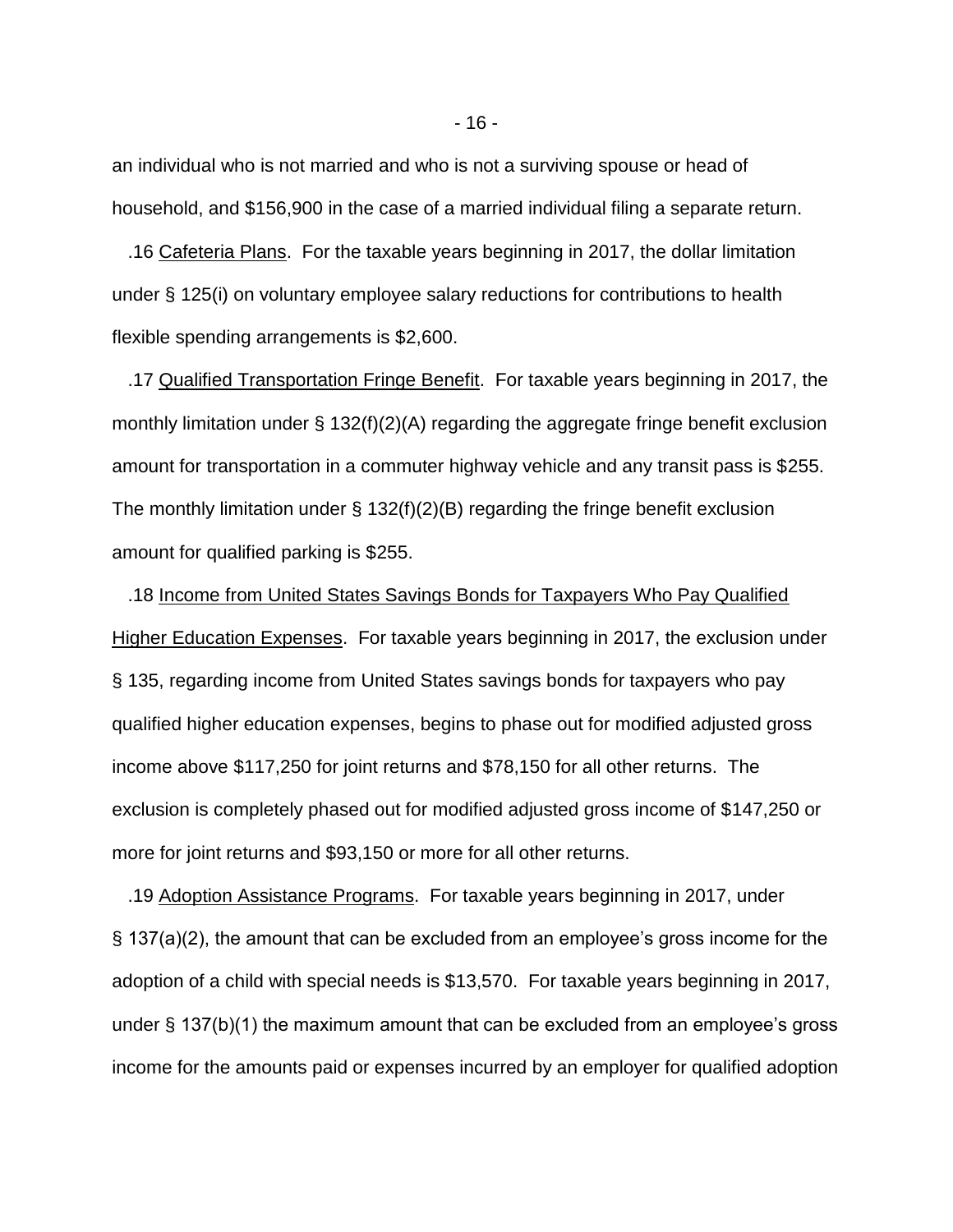expenses furnished pursuant to an adoption assistance program for other adoptions by the employee is \$13,570. The amount excludable from an employee's gross income begins to phase out under § 137(b)(2)(A) for taxpayers with modified adjusted gross income in excess of \$203,540 and is completely phased out for taxpayers with modified adjusted gross income of \$243,540 or more. (See section 3.03 of this revenue procedure for the adjusted items relating to the adoption credit.)

 .20 Private Activity Bonds Volume Cap. For calendar year 2017, the amounts used under § 146(d) to calculate the State ceiling for the volume cap for private activity bonds is the greater of (1) \$100 multiplied by the State population, or (2) \$305,315,000.

 .21 Loan Limits on Agricultural Bonds. For calendar year 2017, the loan limit amount on agricultural bonds under § 147(c)(2)(A) for first-time farmers is \$524,200.

 .22 General Arbitrage Rebate Rules. For bond years ending in 2017, the amount of the computation credit determined under the permission to rely on § 1.148-3(d)(4) of the proposed Income Tax Regulations is \$1,670.

 .23 Safe Harbor Rules for Broker Commissions on Guaranteed Investment Contracts or Investments Purchased for a Yield Restricted Defeasance Escrow. For calendar year 2017, under § 1.148-5(e)(2)(iii)(B)(1), a broker's commission or similar fee for the acquisition of a guaranteed investment contract or investments purchased for a yield restricted defeasance escrow is reasonable if (1) the amount of the fee that the issuer treats as a qualified administrative cost does not exceed the lesser of (A) \$39,000, and (B) 0.2 percent of the computational base (as defined in § 1.148-5(e)(2)(iii)(B)(*2*)) or, if more, \$4,000; and (2) the issuer does not treat more than \$111,000 in brokers'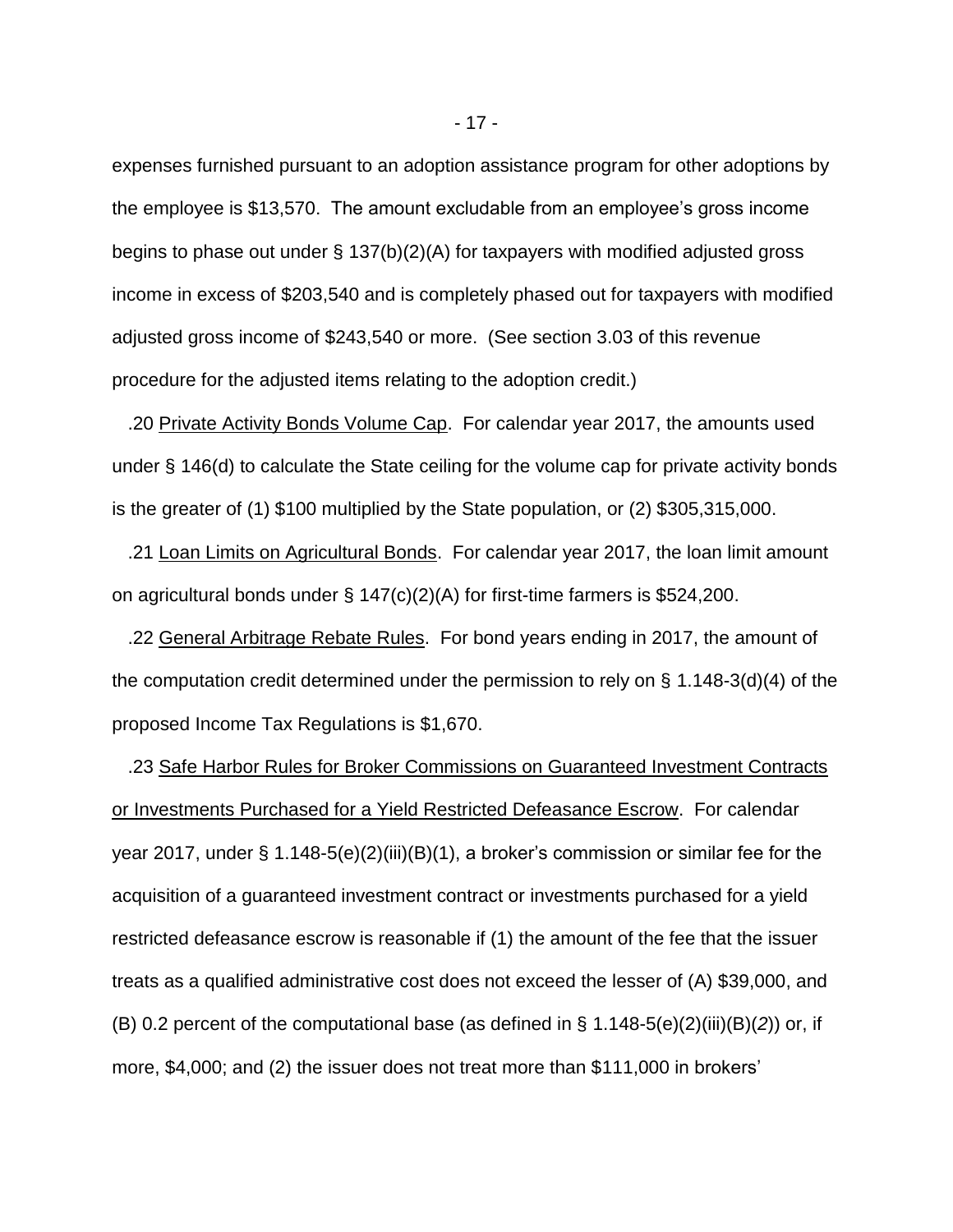commissions or similar fees as qualified administrative costs for all guaranteed investment contracts and investments for yield restricted defeasance escrows purchased with gross proceeds of the issue.

.24 Personal Exemption.

(1) For taxable years beginning in 2017, the personal exemption amount under

§ 151(d) is \$4,050.

(2) Phaseout. For taxable years beginning in 2017, the personal exemption phases

out for taxpayers with the following adjusted gross income amounts:

| <b>Filing Status</b>                                                                     | AGI - Beginning<br>of Phaseout | <b>AGI-Completed</b><br>Phaseout |
|------------------------------------------------------------------------------------------|--------------------------------|----------------------------------|
| Married Individuals Filing Joint Returns and<br>Surviving Spouses (§ 1(a))               | \$313,800                      | \$436,300                        |
| Heads of Households $(\S 1(b))$                                                          | \$287,650                      | \$410,150                        |
| Unmarried Individuals (other than Surviving<br>Spouses and Heads of Households) (§ 1(c)) | \$261,500                      | \$384,000                        |
| <b>Married Individuals Filing Separate</b><br>Returns $(\S 1(d))$                        | \$156,900                      | \$218,150                        |

.25 Election to Expense Certain Depreciable Assets. For taxable years beginning in

2017, under § 179(b)(1), the aggregate cost of any § 179 property that a taxpayer elects

to treat as an expense cannot exceed \$510,000. Under § 179(b)(2), the \$510,000

limitation is reduced (but not below zero) by the amount the cost of § 179 property

placed in service during the 2017 taxable year exceeds \$2,030,000.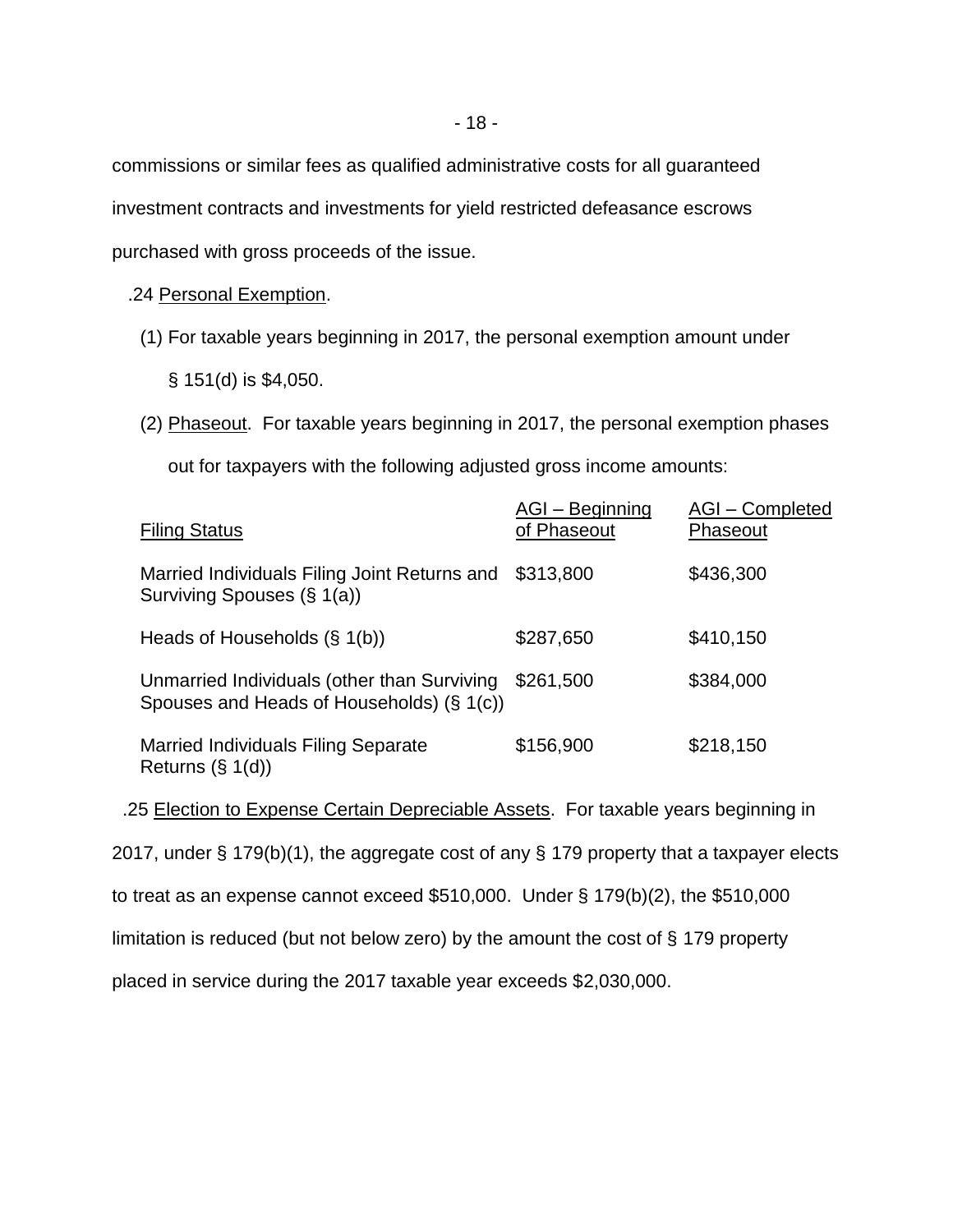.26 Eligible Long-Term Care Premiums. For taxable years beginning in 2017, the limitations under § 213(d)(10), regarding eligible long-term care premiums includible in the term "medical care," are as follows:

| Attained Age Before the Close of the Taxable Year | <b>Limitation on Premiums</b> |
|---------------------------------------------------|-------------------------------|
| 40 or less                                        | \$410                         |
| More than 40 but not more than 50                 | \$770                         |
| More than 50 but not more than 60                 | \$1,530                       |
| More than 60 but not more than 70                 | \$4,090                       |
| More than 70                                      | \$5,110                       |

#### .27 Medical Savings Accounts.

 (1) Self-only coverage. For taxable years beginning in 2017, the term "high deductible health plan" as defined in § 220(c)(2)(A) means, for self-only coverage, a health plan that has an annual deductible that is not less than \$2,250 and not more than \$3,350, and under which the annual out-of-pocket expenses required to be paid (other than for premiums) for covered benefits do not exceed \$4,500.

 (2) Family coverage. For taxable years beginning in 2017, the term "high deductible health plan" means, for family coverage, a health plan that has an annual deductible that is not less than \$4,500 and not more than \$6,750, and under which the annual outof-pocket expenses required to be paid (other than for premiums) for covered benefits do not exceed \$8,250.

 .28 Interest on Education Loans. For taxable years beginning in 2017, the \$2,500 maximum deduction for interest paid on qualified education loans under § 221 begins to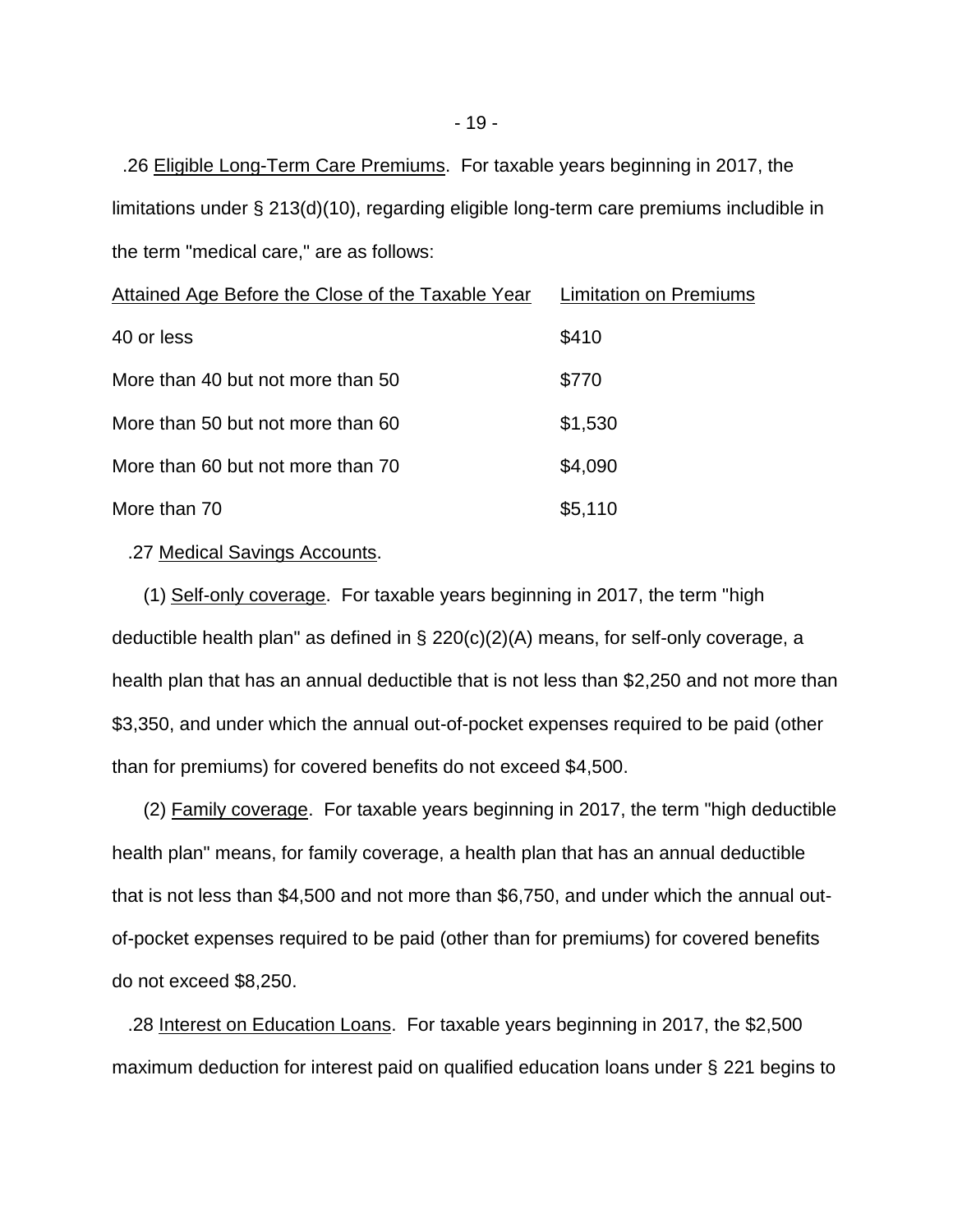phase out under § 221(b)(2)(B) for taxpayers with modified adjusted gross income in excess of \$65,000 (\$135,000 for joint returns), and is completely phased out for taxpayers with modified adjusted gross income of \$80,000 or more (\$165,000 or more for joint returns).

 .29 Treatment of Dues Paid to Agricultural or Horticultural Organizations. For taxable years beginning in 2017, the limitation under § 512(d)(1), regarding the exemption of annual dues required to be paid by a member to an agricultural or horticultural organization, is \$162.

 .30 Insubstantial Benefit Limitations for Contributions Associated with Charitable Fund-Raising Campaigns.

 (1) Low cost article. For taxable years beginning in 2017, for purposes of defining the term "unrelated trade or business" for certain exempt organizations under § 513(h)(2), "low cost articles" are articles costing \$10.70 or less.

 (2) Other insubstantial benefits. For taxable years beginning in 2017, under § 170, the \$5, \$25, and \$50 guidelines in section 3 of Rev. Proc. 90-12, 1990-1 C.B. 471 (as amplified by Rev. Proc. 92-49, 1992-1 C.B. 987, and modified by Rev. Proc. 92-102, 1992-2 C.B. 579), for the value of insubstantial benefits that may be received by a donor in return for a contribution, without causing the contribution to fail to be fully deductible, are \$10.70, \$53.50, and \$107, respectively.

 .31 Tax on Insurance Companies Other than Life Insurance Companies. For taxable years beginning in 2017, under § 831(b)(2)(A)(i) the amount of the limit on net written premiums or direct written premiums (whichever is greater) is \$2,250,000 to elect the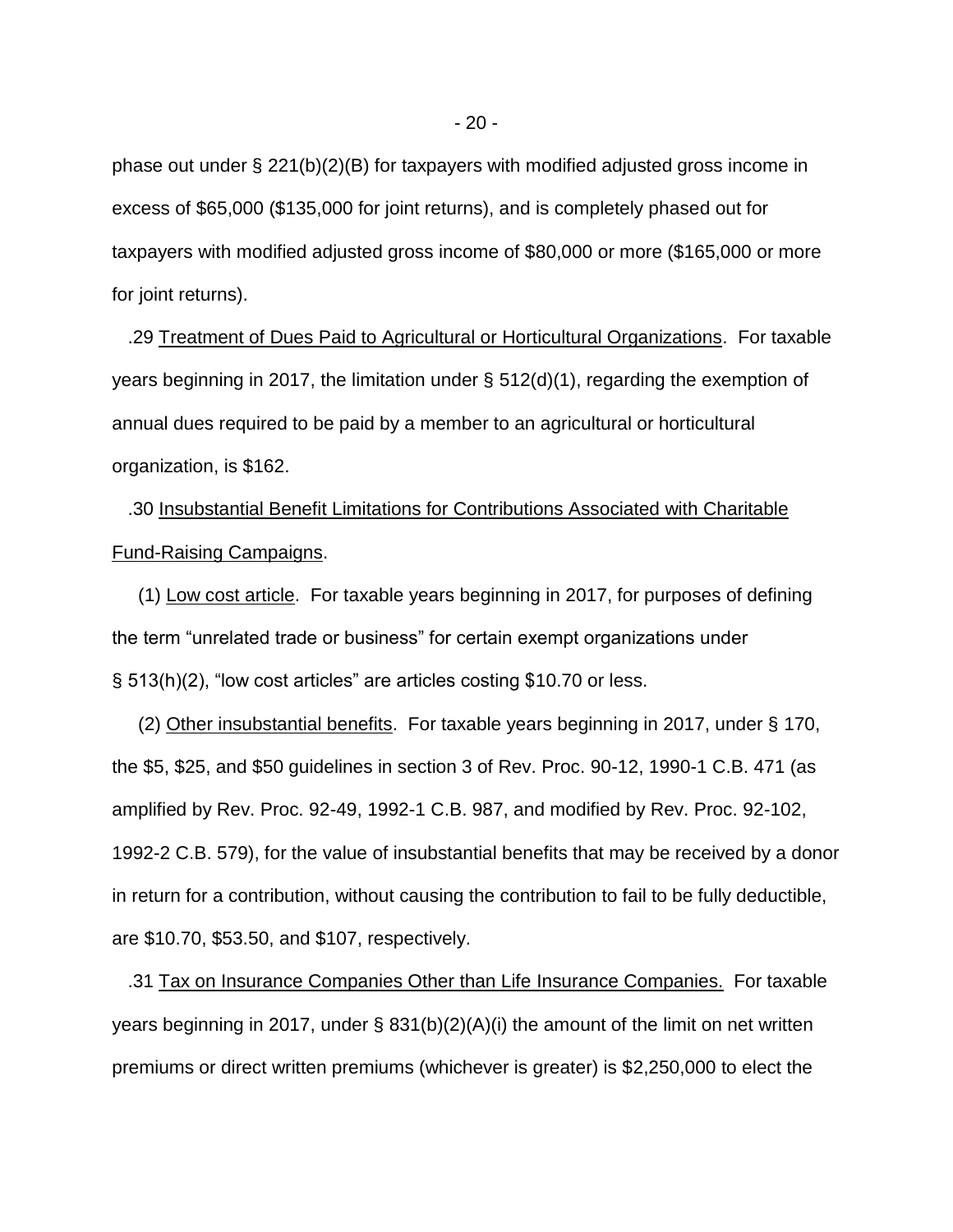alternative tax for certain small companies under § 831(b)(1) to be taxed only on taxable investment income.

.32 Expatriation to Avoid Tax. For calendar year 2017, under § 877A(g)(1)(A), unless an exception under  $\S$  877A(g)(1)(B) applies, an individual is a covered expatriate if the individual's "average annual net income tax" under  $\S 877(a)(2)(A)$  for the five taxable years ending before the expatriation date is more than \$162,000.

 .33 Tax Responsibilities of Expatriation. For taxable years beginning in 2017, the amount that would be includible in the gross income of a covered expatriate by reason of § 877A(a)(1) is reduced (but not below zero) by \$699,000.

 .34 Foreign Earned Income Exclusion. For taxable years beginning in 2017, the foreign earned income exclusion amount under  $\S$  911(b)(2)(D)(i) is \$102,100.

 .35 Unified Credit Against Estate Tax. For an estate of any decedent dying in calendar year 2017, the basic exclusion amount is \$5,490,000 for determining the amount of the unified credit against estate tax under § 2010.

 .36 Valuation of Qualified Real Property in Decedent's Gross Estate. For an estate of a decedent dying in calendar year 2017, if the executor elects to use the special use valuation method under § 2032A for qualified real property, the aggregate decrease in the value of qualified real property resulting from electing to use § 2032A for purposes of the estate tax cannot exceed \$1,120,000.

.37 Annual Exclusion for Gifts.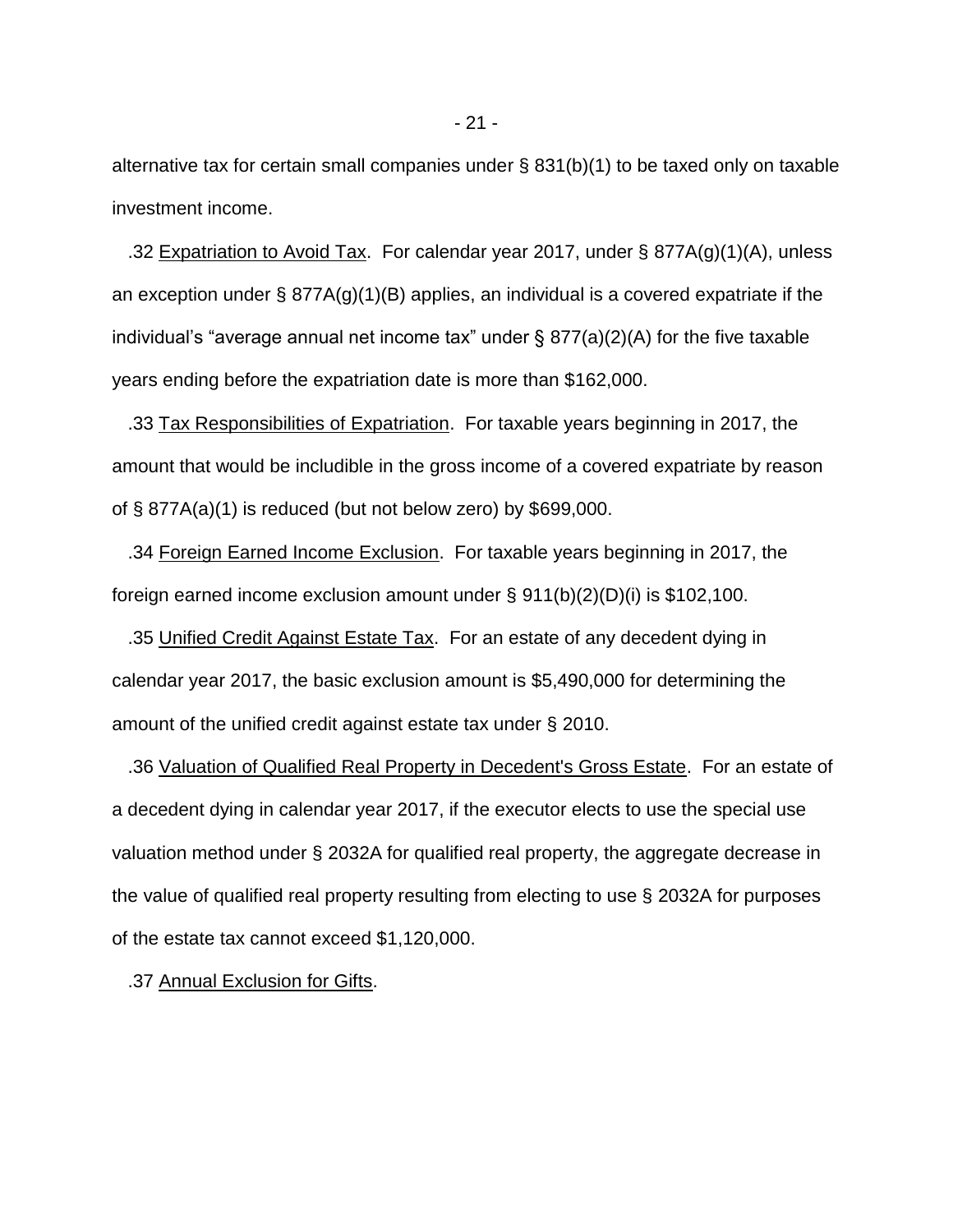(1) For calendar year 2017, the first \$14,000 of gifts to any person (other than gifts of future interests in property) are not included in the total amount of taxable gifts under § 2503 made during that year.

 (2) For calendar year 2017, the first \$149,000 of gifts to a spouse who is not a citizen of the United States (other than gifts of future interests in property) are not included in the total amount of taxable gifts under §§ 2503 and 2523(i)(2) made during that year.

 .38 Tax on Arrow Shafts. For calendar year 2017, the tax imposed under § 4161(b)(2)(A) on the first sale by the manufacturer, producer, or importer of any shaft of a type used in the manufacture of certain arrows is \$0.50 per shaft.

 .39 Passenger Air Transportation Excise Tax. For calendar year 2017, the tax under § 4261(b)(1) on the amount paid for each domestic segment of taxable air transportation is \$4.10. For calendar year 2017, the tax under  $\S$  4261(c)(1) on any amount paid (whether within or without the United States) for any international air transportation, if the transportation begins or ends in the United States, generally is \$18. Under  $\S$  4261(c)(3), however, a lower amount applies under  $\S$  4261(c)(1) to a domestic segment beginning or ending in Alaska or Hawaii, and the tax applies only to departures. For calendar year 2017, the rate is \$9.

 .40 Requirement to Maintain Minimum Essential Coverage. For calendar year 2017, the applicable dollar amount used to determine the penalty under § 5000A(c) for failure to maintain minimum essential coverage is \$695.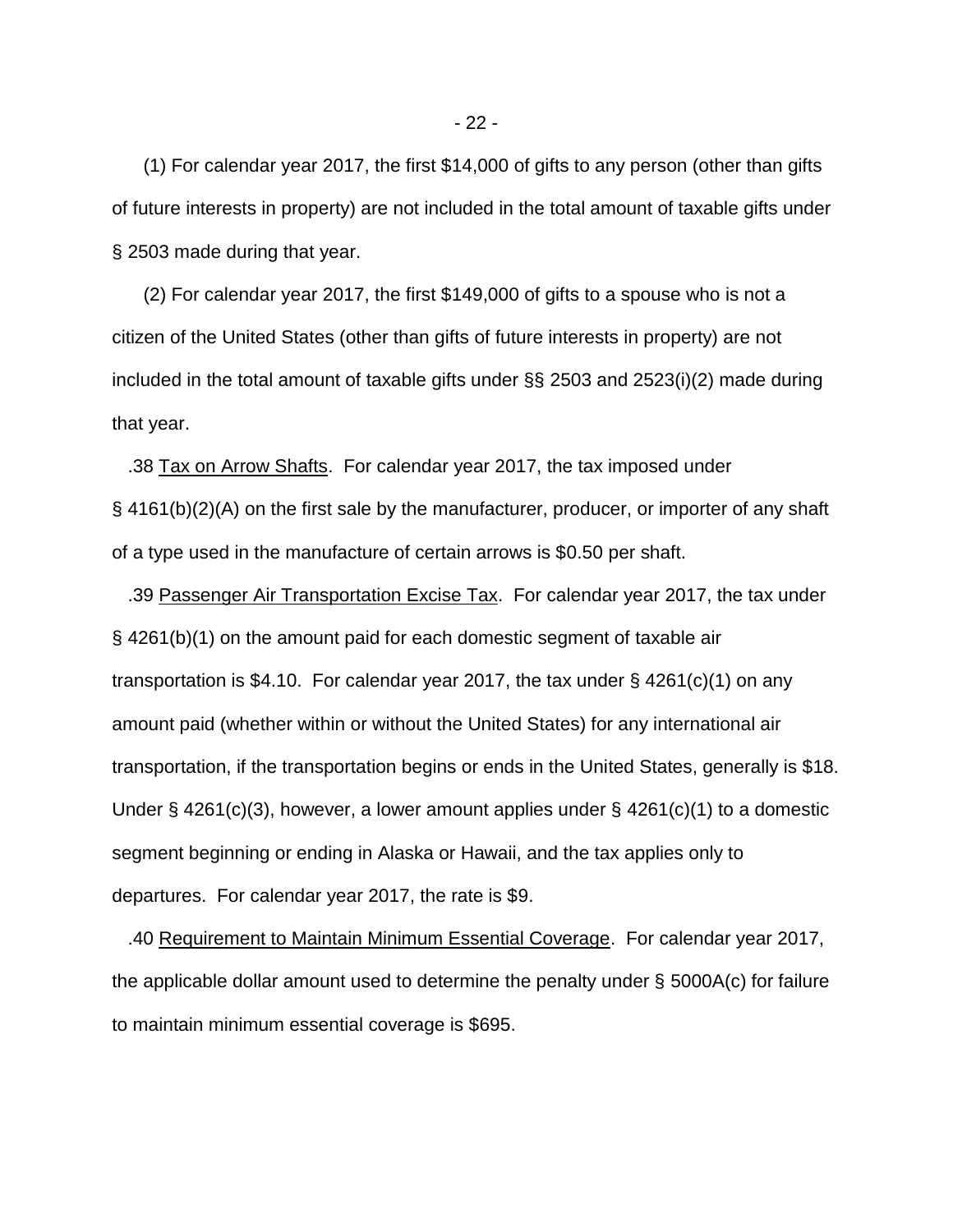.41 Reporting Exception for Certain Exempt Organizations with Nondeductible Lobbying Expenditures. For taxable years beginning in 2017, the annual per person, family, or entity dues limitation to qualify for the reporting exception under § 6033(e)(3) (and section 5.05 of Rev. Proc. 98-19, 1998-1 C.B. 547), regarding certain exempt organizations with nondeductible lobbying expenditures, is \$113 or less.

 .42 Notice of Large Gifts Received from Foreign Persons. For taxable years beginning in 2017, § 6039F authorizes the Treasury Department and the Internal Revenue Service to require recipients of gifts from certain foreign persons to report these gifts if the aggregate value of gifts received in the taxable year exceeds \$15,797.

 .43 Persons Against Whom a Federal Tax Lien Is Not Valid. For calendar year 2017, a federal tax lien is not valid against (1) certain purchasers under § 6323(b)(4) who purchased personal property in a casual sale for less than \$1,540, or (2) a mechanic's lienor under § 6323(b)(7) who repaired or improved certain residential property if the contract price with the owner is not more than \$7,690.

 .44 Property Exempt from Levy. For calendar year 2017, the value of property exempt from levy under § 6334(a)(2) (fuel, provisions, furniture, and other household personal effects, as well as arms for personal use, livestock, and poultry) cannot exceed \$9,200. The value of property exempt from levy under § 6334(a)(3) (books and tools necessary for the trade, business, or profession of the taxpayer) cannot exceed \$4,600.

 .45 Interest on a Certain Portion of the Estate Tax Payable in Installments. For an estate of a decedent dying in calendar year 2017, the dollar amount used to determine

- 23 -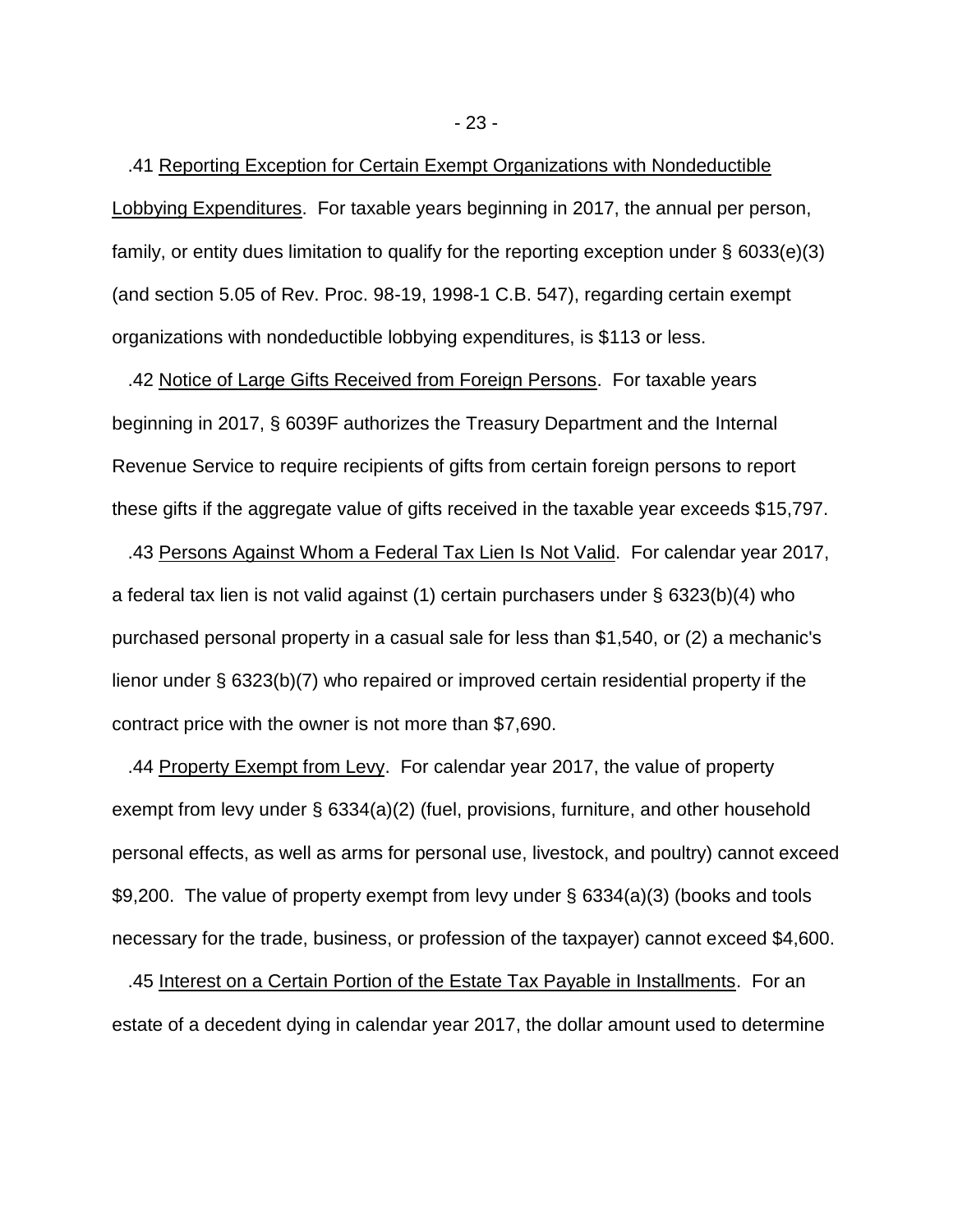the "2-percent portion" (for purposes of calculating interest under § 6601(j)) of the estate tax extended as provided in § 6166 is \$1,490,000.

 .46 Failure to File Tax Return. For tax years beginning in 2017, the amount of the additional tax under § 6651(a) for failure to file a tax return within 60 days of the due date of such return (determined with regard to any extensions of time for filing) shall not be less than the lesser of \$210 or 100 percent of the amount required to shown as tax on such returns.

 .47 Failure to File Certain Information Returns, Registration Statements, etc. For tax years beginning in 2017, the penalty amounts under § 6652(c) are:

(1) for failure to file a return required under  $\S$  6033(a)(1) (relating to returns by

exempt organization) or § 6012(a)(6) (relating to returns by political organizations):

| Scenario                                                                                     | Daily<br>Penalty | <b>Maximum Penalty</b>                                                                |
|----------------------------------------------------------------------------------------------|------------------|---------------------------------------------------------------------------------------|
| Organization (§ $6652(c)(1)(A)$ )                                                            | \$20             | Lessor of \$10,000 or<br>5% of gross receipts<br>of the organization for<br>the year. |
| Organization with gross receipts exceeding                                                   |                  |                                                                                       |
| $$1,028,500$ (§ 6652(c)(1)(A))                                                               | \$100            | \$51,000                                                                              |
| Managers (§ 6652(c)(1)(B))                                                                   | \$10             | \$5,000                                                                               |
| Public inspection of annual returns and reports<br>(S 6652(c)(1)(C))                         | \$20             | \$10,000                                                                              |
| Public inspection of applications for exemption and<br>notice of status $(\S 6652(c)(1)(D))$ | \$20             | No Limits                                                                             |

(2) for failure to file a return required under § 6034 (relating to returns by certain

trust) or § 6043(b) (relating to terminations, etc., of exempt organizations):

| Scenario                                  | ' Daily Penalty   Maximum | Penalty |
|-------------------------------------------|---------------------------|---------|
| Organization or trust $(S 6652(c)(2)(A))$ | \$10                      | \$5,000 |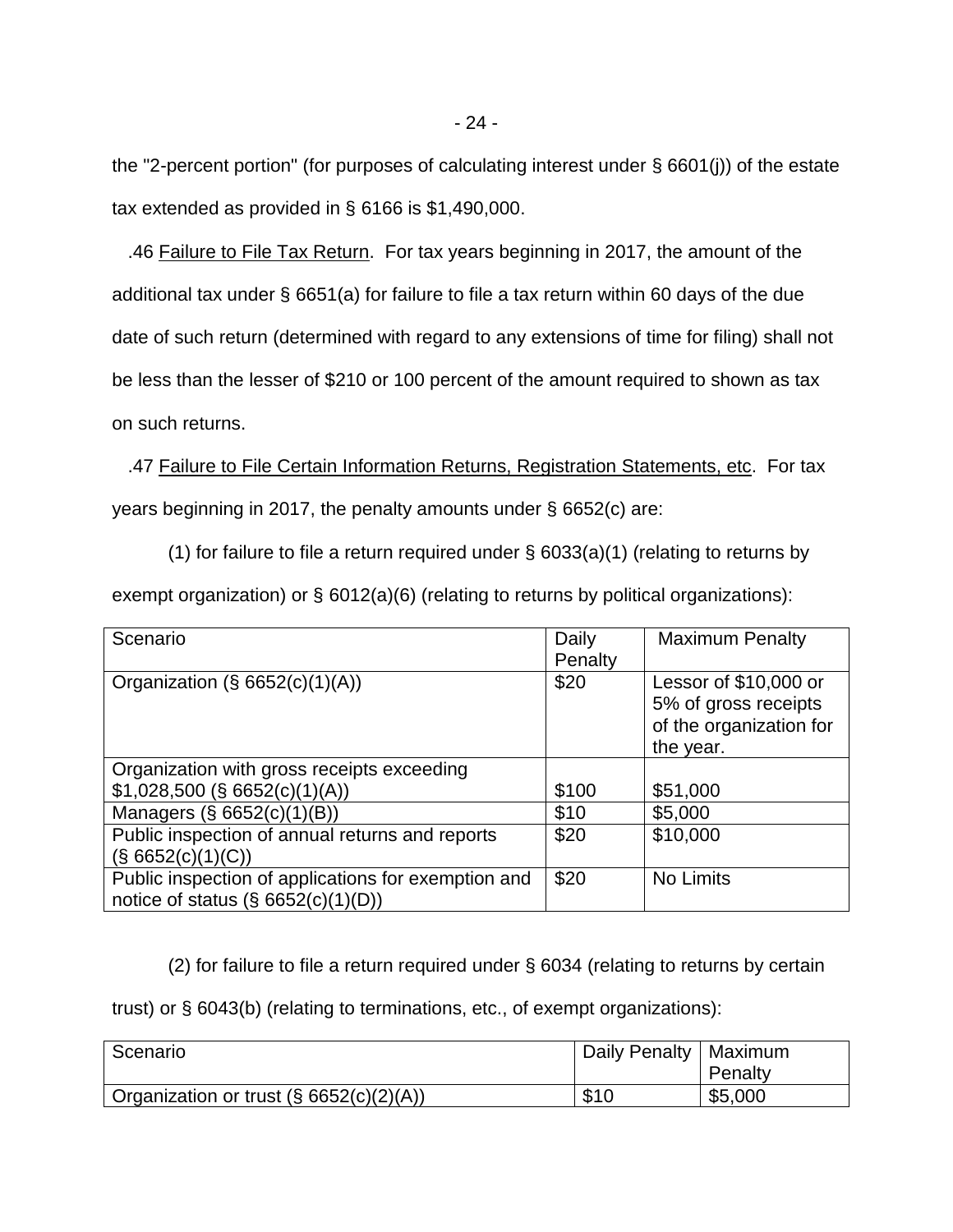| Managers $(\S 6652(c)(2)(B))$                     | \$10  | \$5,000  |
|---------------------------------------------------|-------|----------|
| Split-Interest Trust (§ 6652(c)(2)(C)(ii))        | \$20  | \$10,000 |
| Any trust with gross receipts exceeding \$257,000 |       |          |
| (§ 6652(c)(2)(C)(ii))                             | \$100 | \$51,000 |

### (3) for failure to file a disclosure required under § 6033(a)(2):

| Scenario                               | Daily Penalty   Maximum | Penalty  |
|----------------------------------------|-------------------------|----------|
| Tax-exempt entity $(\S 6652(c)(3)(A))$ | \$100                   | \$51,000 |
| Failure to comply with written demand  | \$100                   | \$10,000 |
| $\vert$ (§ 6652(c)(3)(B)(ii))          |                         |          |

## .48 Other Assessable Penalties With Respect to the Preparation of Tax Returns for

Other Persons. For tax years beginning in 2017, the penalty amounts under § 6695

are:

| Scenario                                                | Per Return or           | Maximum  |
|---------------------------------------------------------|-------------------------|----------|
|                                                         | <b>Claim for Refund</b> | Penalty  |
| Failure to furnish copy to taxpayer (§ 6695(a))         | \$50                    | \$25,500 |
| Failure to sign return (§ 6695(b))                      | \$50                    | \$25,500 |
| Failure to furnish identifying number (§ 6695(c))       | \$50                    | \$25,500 |
| Failure to retain copy or list (§ 6695(d))              | \$50                    | \$25,500 |
| Failure to file correct information returns (§ 6695(e)) | \$50 per return and     | \$25,500 |
|                                                         | item in return          |          |
| Negotiation of check $(\S 6695(f))$                     | \$510 per check         | No limit |
| Failure to be diligent in determining eligibility for   | \$510 per return        | No limit |
| child tax credit, American opportunity tax credit, and  |                         |          |
| earned income credit $(\S$ 6695(g))                     |                         |          |

.49 Failure to File Partnership Return. For tax years beginning in 2017, the dollar

amount used to determine amount of the penalty under § 6698(b)(1) is \$200.

.50 Failure to File S Corporation Return. For tax years beginning in 2017, the dollar

amount used to determine amount of the penalty under § 6699(b)(1) is \$200.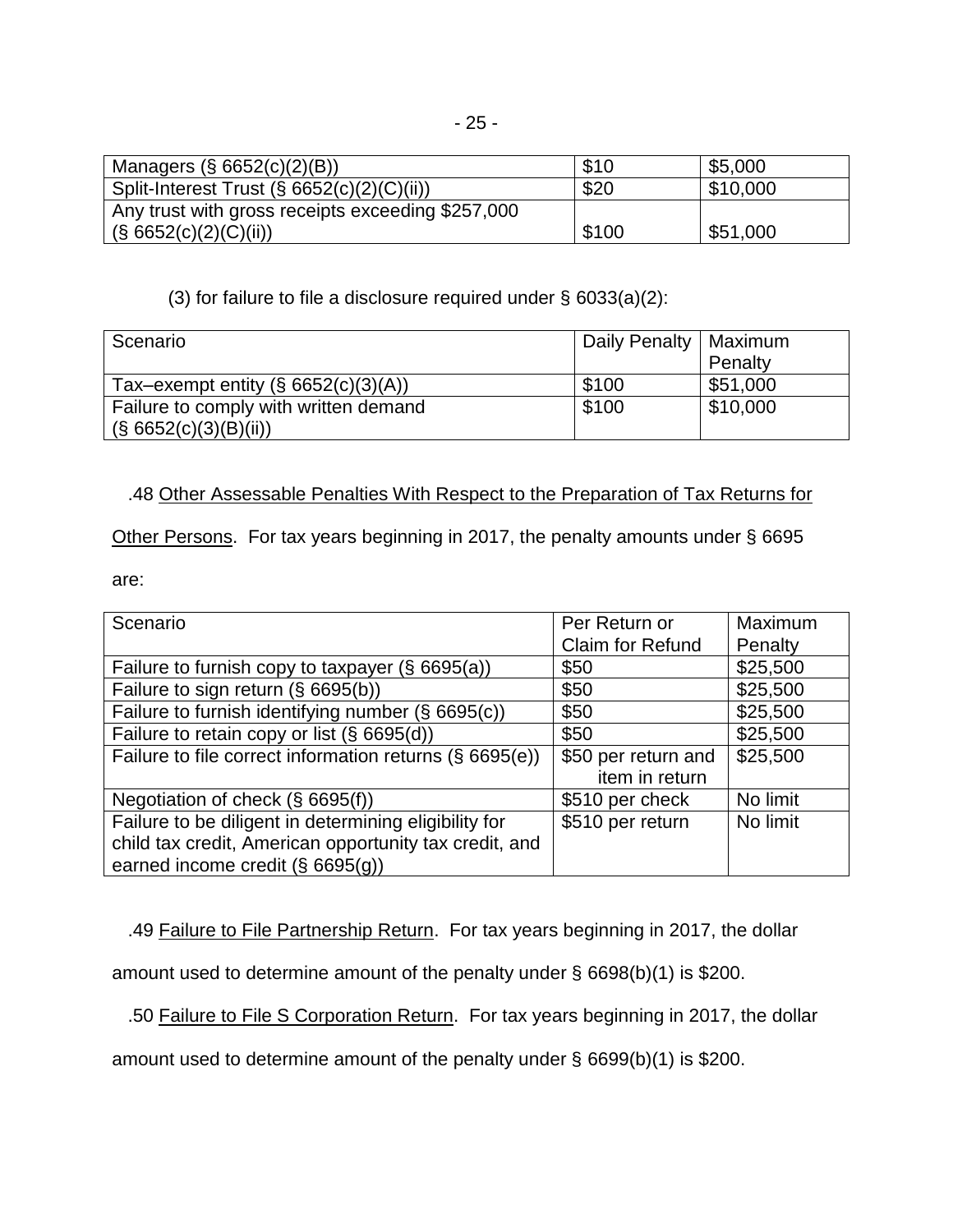.51 Failure to File Correct Information Returns. For tax years beginning in 2017, the penalty amounts under § 6721 are:

(1) for persons with average annual gross receipts for the most recent three

taxable years of more than \$5,000,000, for failure to file correct information returns are:

| Scenario                                              | <b>Penalty Per Return</b> | <b>Calendar Year</b> |
|-------------------------------------------------------|---------------------------|----------------------|
|                                                       |                           | Maximum              |
| General Rule (§ 6721(a)(1))                           | \$260                     | \$3,218,500          |
| Corrected on or before 30 days after required         |                           |                      |
| filing date $(\S 6721(b)(1))$                         | \$50                      | \$536,000            |
| Corrected after 30 <sup>th</sup> day but on or before |                           |                      |
| August 1 (§ 6721(b)(2))                               | \$100                     | \$1,609,000          |

(2) for persons with average annual gross receipts for the most recent three

taxable years of \$5,000,000 or less, for failure to file correct information returns are:

| Scenario                                              | <b>Penalty Per Return</b> | <b>Calendar Year</b> |
|-------------------------------------------------------|---------------------------|----------------------|
|                                                       |                           | Maximum              |
| General Rule (§ 6721(d)(1)(A))                        | \$260                     | \$1,072,500          |
| Corrected on or before 30 days after required         |                           |                      |
| filing date $(\S 6721(d)(1)(B))$                      | \$50                      | \$187,500            |
| Corrected after 30 <sup>th</sup> day but on or before |                           |                      |
| August 1 (§ 6721(d)(1)(C))                            | \$100                     | \$536,000            |

(3) for failure to file correct information returns due to intentional disregard of the

filing requirement (or the correct information reporting requirement) are:

| Scenario                                                                                                                                 | <b>Penalty Per Return</b>                                                                                    | <b>Calendar Year</b><br>Maximum |
|------------------------------------------------------------------------------------------------------------------------------------------|--------------------------------------------------------------------------------------------------------------|---------------------------------|
| Return other than a return required to be filed<br>under §§ 6045(a), 6041A(b), 6050H, 6050I,<br>6050J, 6050K, or 6050L (§ 6721(e)(2)(A)) | Greater of (i) \$530,<br>or (ii) 10% of<br>aggregate amount of<br>items required to be<br>reported correctly | No limit                        |
| Return required to be filed under §§ 6045(a),<br>6050K, or 6050L (§ 6721(e)(2)(B))                                                       | Greater of (i) \$530.<br>or (ii) 5% of<br>aggregate amount of                                                | No limit                        |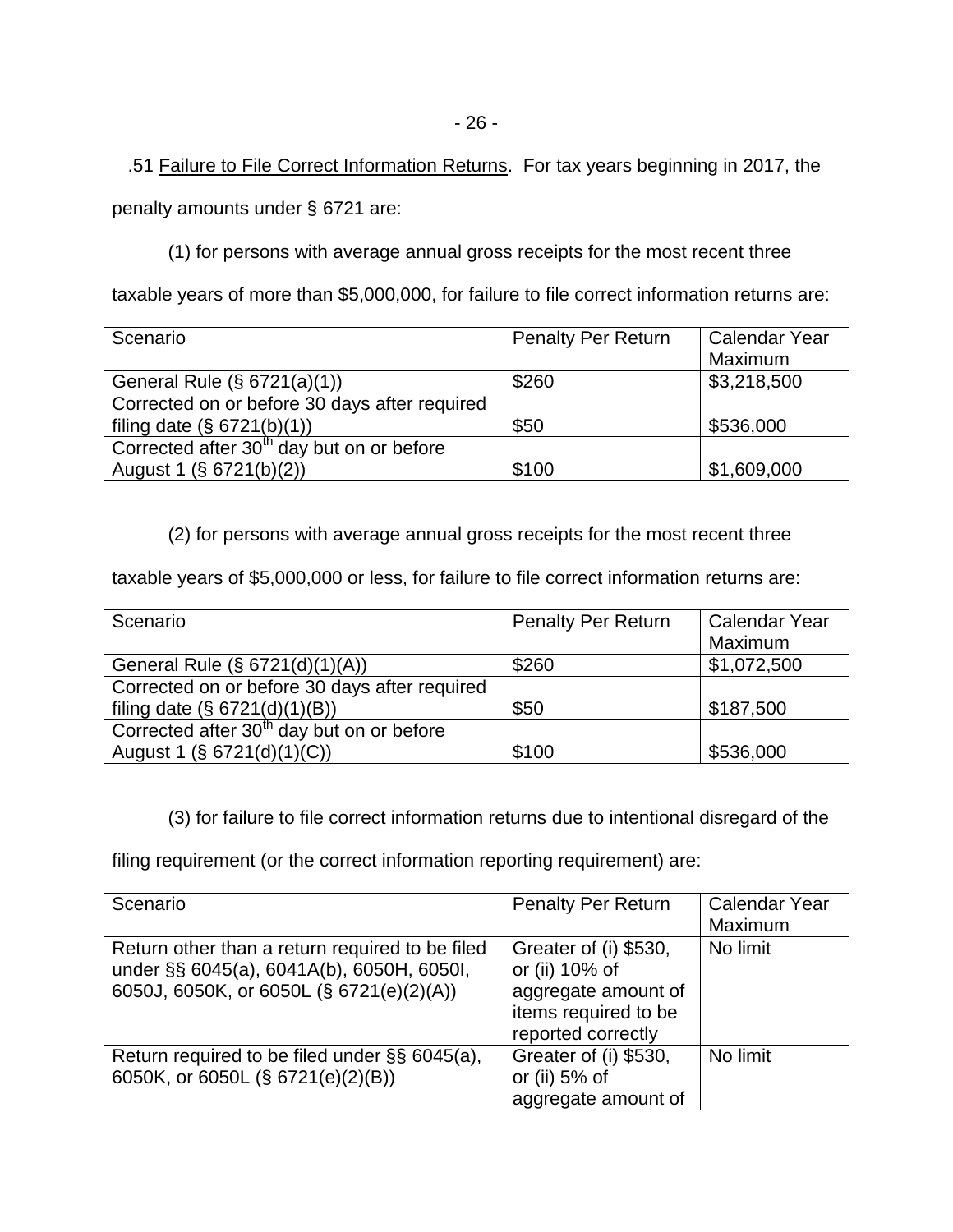|                                                                      | items required to be<br>reported correctly                                                                                                                                       |          |
|----------------------------------------------------------------------|----------------------------------------------------------------------------------------------------------------------------------------------------------------------------------|----------|
| Return required to be filed under $\S$ 6050I(a)<br>(S 6721(e)(2)(C)) | Greater of (i)<br>\$26,820, or (ii)<br>amount of cash<br>received up to<br>\$107,000                                                                                             | No limit |
| Return required to be filed under § 6050V<br>(S 6721(e)(2)(D))       | Greater of (i) \$530,<br>or (ii) 10% of the<br>value of the benefit of<br>any contract with<br>respect to which<br>information is<br>required to be<br>included on the<br>return | No limit |

## .52 Failure to Furnish Correct Payee Statements. For tax years beginning in 2017,

the penalty amounts under § 6722 are:

(1) for persons with average annual gross receipts for the most recent three taxable

years of more than \$5,000,000, for failure to file correct information returns are:

| Scenario                                              | <b>Penalty Per Return</b> | <b>Calendar Year</b> |
|-------------------------------------------------------|---------------------------|----------------------|
|                                                       |                           | Maximum              |
| General Rule (§ 6722(a)(1))                           | \$260                     | \$3,218,500          |
| Corrected on or before 30 days after required         |                           |                      |
| filing date $(\S 6722(b)(1))$                         | \$50                      | \$536,000            |
| Corrected after 30 <sup>th</sup> day but on or before |                           |                      |
| August 1 (§ 6722(b)(2))                               | \$100                     | \$1,609,000          |

(2) for persons with average annual gross receipts for the most recent 3 taxable

years of \$5,000,000 or less, for failure to file correct information returns are:

| Scenario                       | <b>Penalty Per Return</b> | Calendar Year<br>Maximum |
|--------------------------------|---------------------------|--------------------------|
| General Rule (§ 6722(d)(1)(A)) | \$260                     | \$1,072,500              |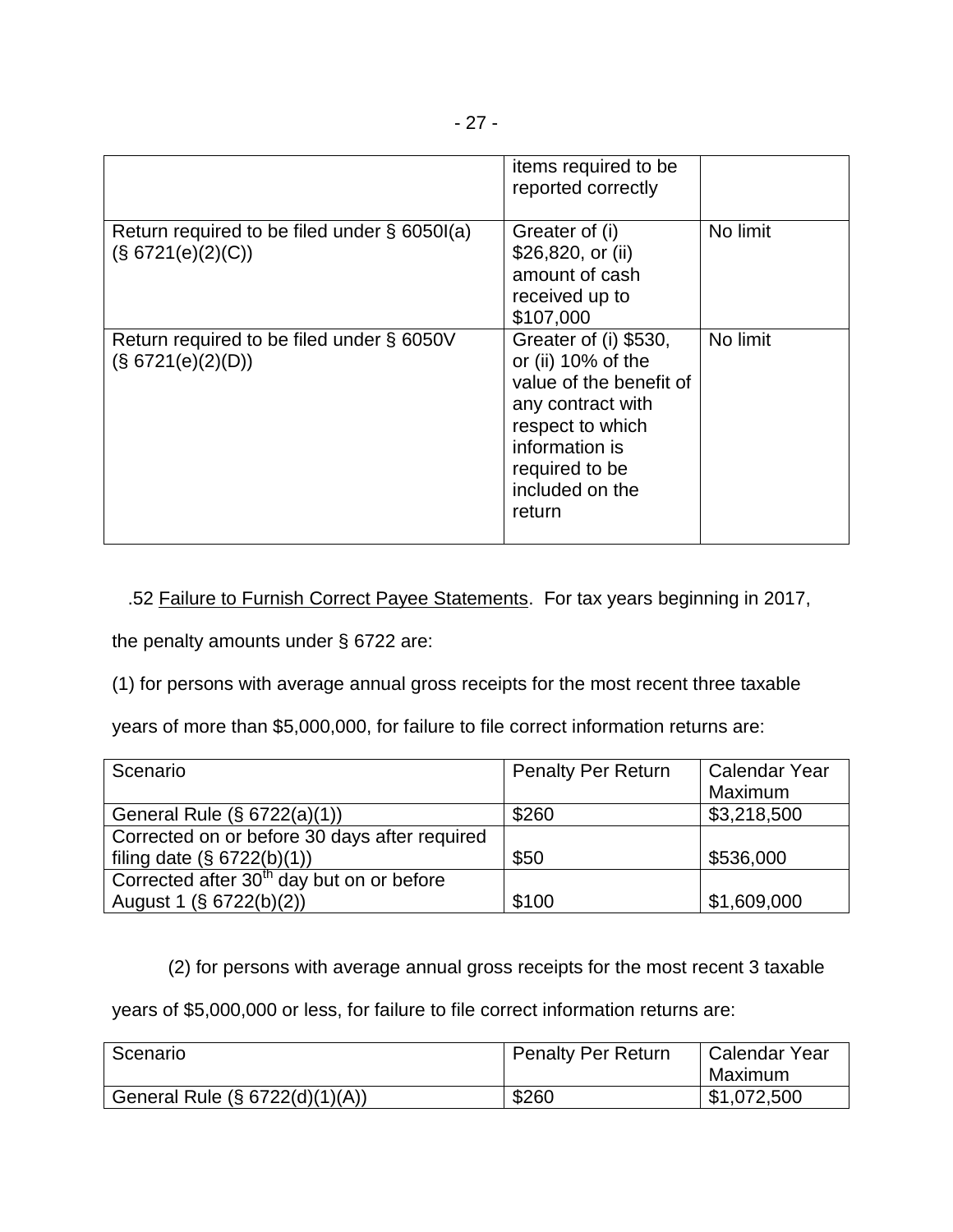| Corrected on or before 30 days after required         |       |                         |
|-------------------------------------------------------|-------|-------------------------|
| filing date $(\S 6722(d)(1)(B))$                      | \$50  | $\frac{1}{2}$ \$187,500 |
| Corrected after 30 <sup>th</sup> day but on or before |       |                         |
| August 1 (§ 6722(d)(1)(C))                            | \$100 | \$536,000               |

(3) for failure to file correct payee statements due to intentional disregard of the

requirement to furnish a payee statement (or the correct information reporting

requirement) are:

| Scenario                                                                                                                                                                                                | <b>Penalty Per Return</b>                                                                                     | Calendar Year<br>Maximum |
|---------------------------------------------------------------------------------------------------------------------------------------------------------------------------------------------------------|---------------------------------------------------------------------------------------------------------------|--------------------------|
| Statement other than a statement required<br>under $\S$ § 6045(b), 6041A(e) (in respect of a<br>return required under $\S$ 6041A(b)), 6050H(d),<br>6050J(e), 6050K(b), or 6050L(c)<br>(S 6722(e)(2)(A)) | Greater of (i) \$530,<br>or (ii) 10% of<br>aggregate amount of<br>items required to be<br>reported correctly  | No limit                 |
| Payee statement required under §§ 6045(b),<br>6050K(b), or 6050L(c) (§ 6722(e)(2)(B))                                                                                                                   | Greater of (i) \$530,<br>or (ii) $5%$ of<br>aggregate amount of<br>items required to be<br>reported correctly | No limit                 |

### .53 Revocation or Denial of Passport in Case of Certain Tax Delinquencies. For

calendar year 2017, the amount of a serious delinquent tax debt under § 7345 is

\$50,000.

.54 Attorney Fee Awards. For fees incurred in calendar year 2017, the attorney fee

award limitation under § 7430(c)(1)(B)(iii) is \$200 per hour.

.55 Periodic Payments Received under Qualified Long-Term Care Insurance

Contracts or under Certain Life Insurance Contracts. For calendar year 2017, the

stated dollar amount of the per diem limitation under § 7702B(d)(4), regarding periodic

payments received under a qualified long-term care insurance contract or periodic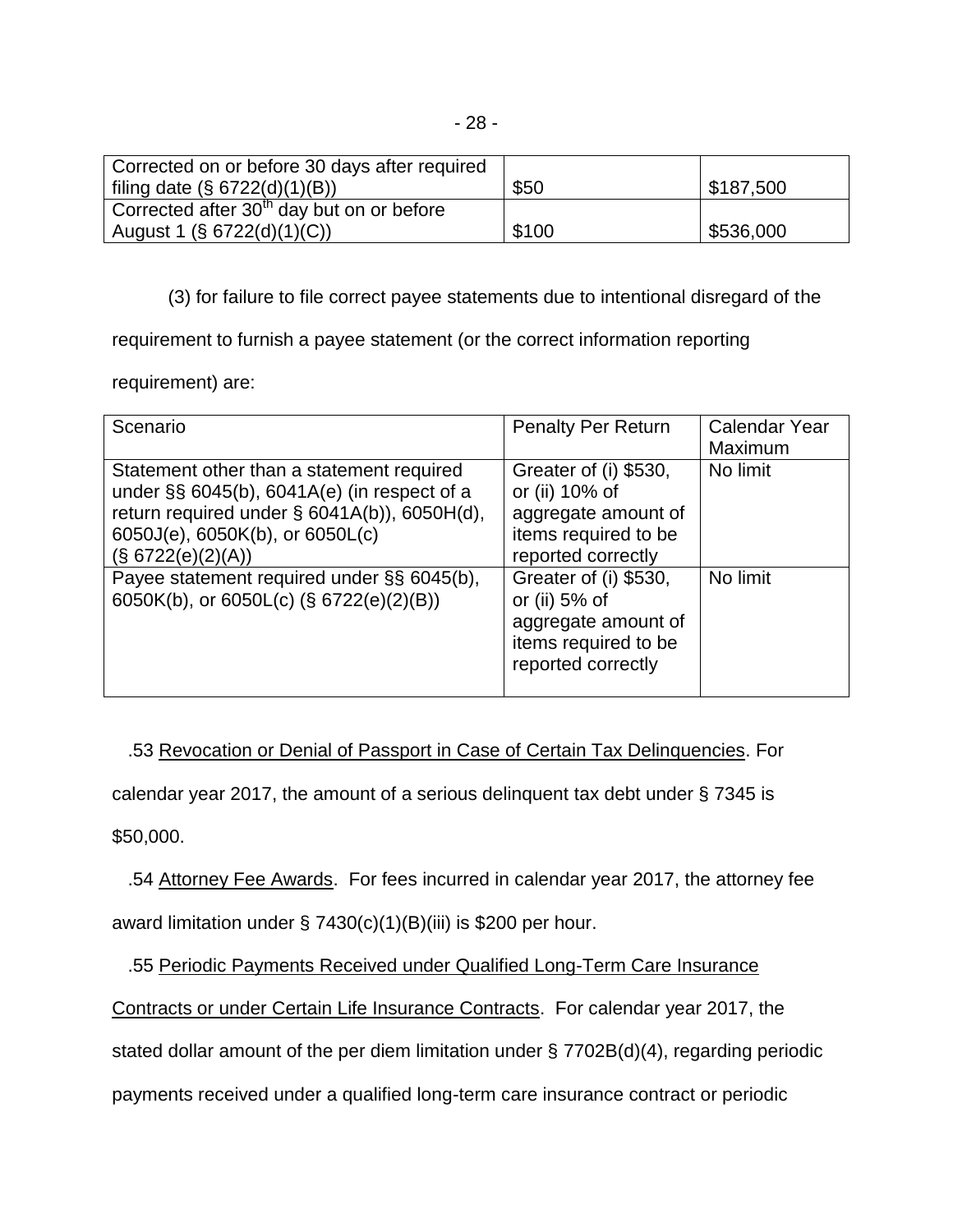payments received under a life insurance contract that are treated as paid by reason of the death of a chronically ill individual, is \$360.

#### SECTION 4. EFFECTIVE DATE

 .01 General Rule. Except as provided in section 4.02, this revenue procedure applies to taxable years beginning in 2017.

 .02 Calendar Year Rule. This revenue procedure applies to transactions or events occurring in calendar year 2017 for purposes of sections 3.07 (rehabilitation expenditures treated as separate new building), 3.08 (low-income housing credit), 3.13 (transportation mainline pipeline construction industry optional expense substantiation rules for payments to employees under accountable plans), 3.20 (private activity bonds volume cap), 3.21 (loan limits on agricultural bonds), 3.22 (general arbitrage rebate rules), 3.23 (safe harbor rules for broker commissions on guaranteed investment contracts or investments purchased for a yield restricted defeasance escrow), 3.32 (expatriation to avoid taxes), 3.35 (unified credit against estate tax), 3.36 (valuation of qualified real property in decedent's gross estate), 3.37 (annual exclusion for gifts), 3.38 (tax on arrow shafts), 3.39 (passenger air transportation excise tax), 3.40 (requirement to maintain minimum essential coverage), 3.43 (persons against whom a federal tax lien is not valid), 3.44 (property exempt from levy), 3.45 (interest on a certain portion of the estate tax payable in installments), 3.53 (revocation or denial of passport in case of certain tax delinquencies), 3.54 (attorney fee awards), and 3.55 (periodic payments received under qualified long-term care insurance contracts or under certain life insurance contracts).